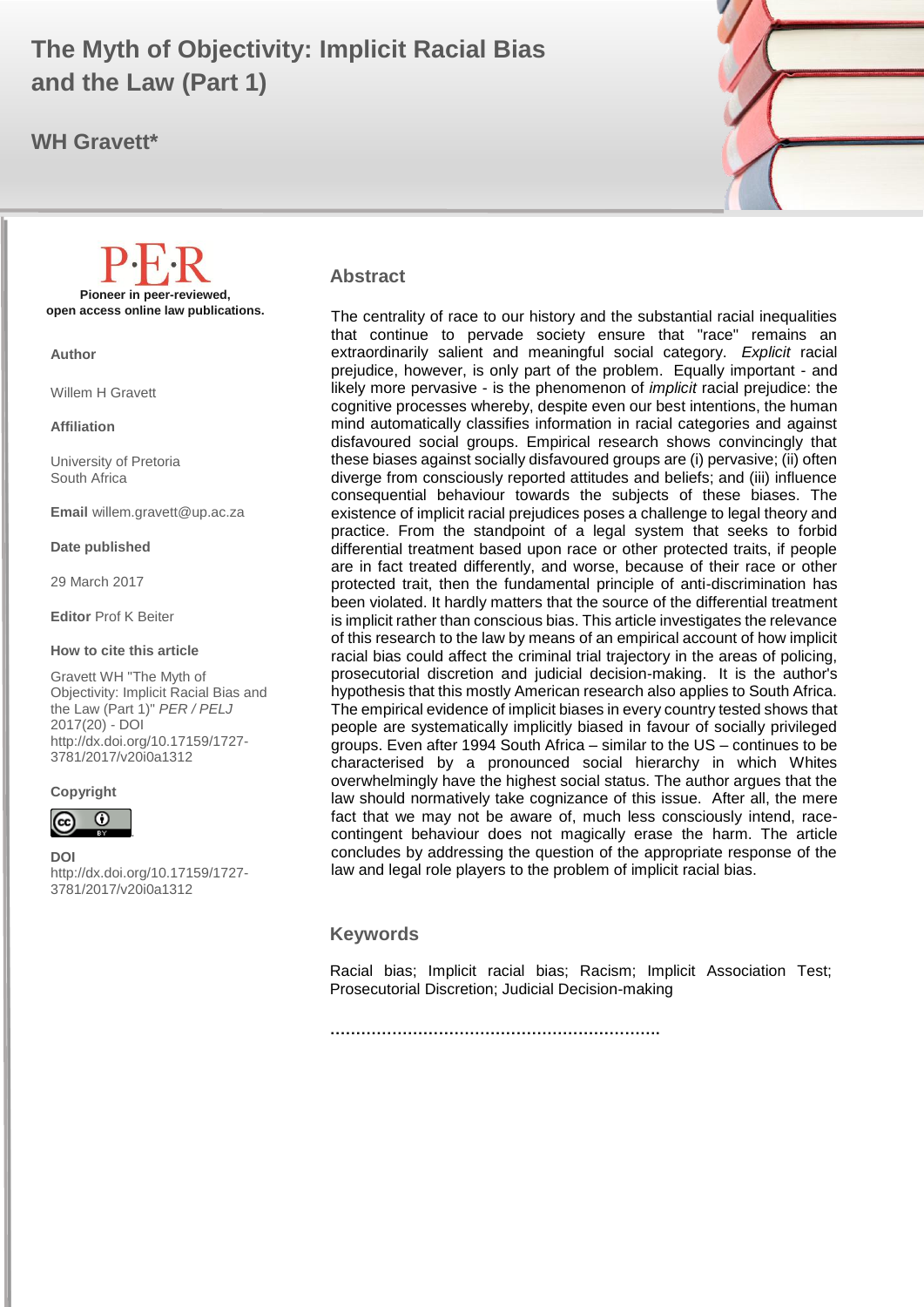The more one sees of human fate and the more one examines its secret springs of action, the more one is impressed by the strength of unconscious motives and the limitation of free choice. - *Carl Gustav Jung*<sup>1</sup>

### **1 Introduction**

The impetus for this research was the concluding remarks of Justice Johann van der Westhuizen in his farewell speech on the occasion of his retirement from the Constitutional Court:<sup>2</sup>

[O]ur country will emerge from the suffocating depths of racism ... I wish that all of us, before we solemnly declare: "I am not a racist," would pause and look deep into our hearts and souls and our motives. The world is not black or white ... Few of us have been left untouched by our past.

A conventional starting point for thinking about racial bias might be that it involves perceiving someone differently on the basis of race. A racially "unbiased" person, in this view, would thus view race as a matter of mere superficial physiology and accord to race no more significance than eye colour or hair colour, for example. However, as appealing as this concept might be in the abstract, it bears no relation to reality. Very few of us can claim to be "non-racial" or "race blind" in this sense.

For most of South African history racial discrimination was not only legally permissible, but also openly espoused. All South Africans share a common historical and cultural heritage in which overt racial discrimination has played a dominant role. Racial discrimination is, in the words of Charles Lawrence, <sup>3</sup> "a malady that we all share, because we have been scarred by a common history". The centrality of race to our history and the substantial racial inequalities that continue to pervade society make race an extraordinarily salient and meaningful social category.<sup>4</sup>

Racial stereotypes are the product of extensive cultural and societal learning.<sup>5</sup> Thus, virtually no person can grow up in a society without having

l Willem H Gravett. BLC LLB (UP) LLM (Notre Dame) LLD (UP). Senior Lecturer in Procedural Law, University of Pretoria; Member of the New York State Bar. Email: willem.gravett@up.ac.za

<sup>1</sup> As quoted in Irwin and Real 2010 *McGeorge L Rev* 1.

<sup>2</sup> As reported by Tolsi 2016 [http://mg.co.za/article/2016-02-25-Justice-comes-](http://mg.co.za/article/2016-02-25-Justice-comes)withcomplex-baggage.

<sup>3</sup> Lawrence 1987 *Stan L Rev* 330; Blasi 2001 *UCLA L Rev* 1280.

<sup>4</sup> See Banks, Eberhardt and Ross 2006 *Cal L Rev* 1184.

<sup>5</sup> Rudman 2004 *Curr Dir Psychol Sci* 79-81.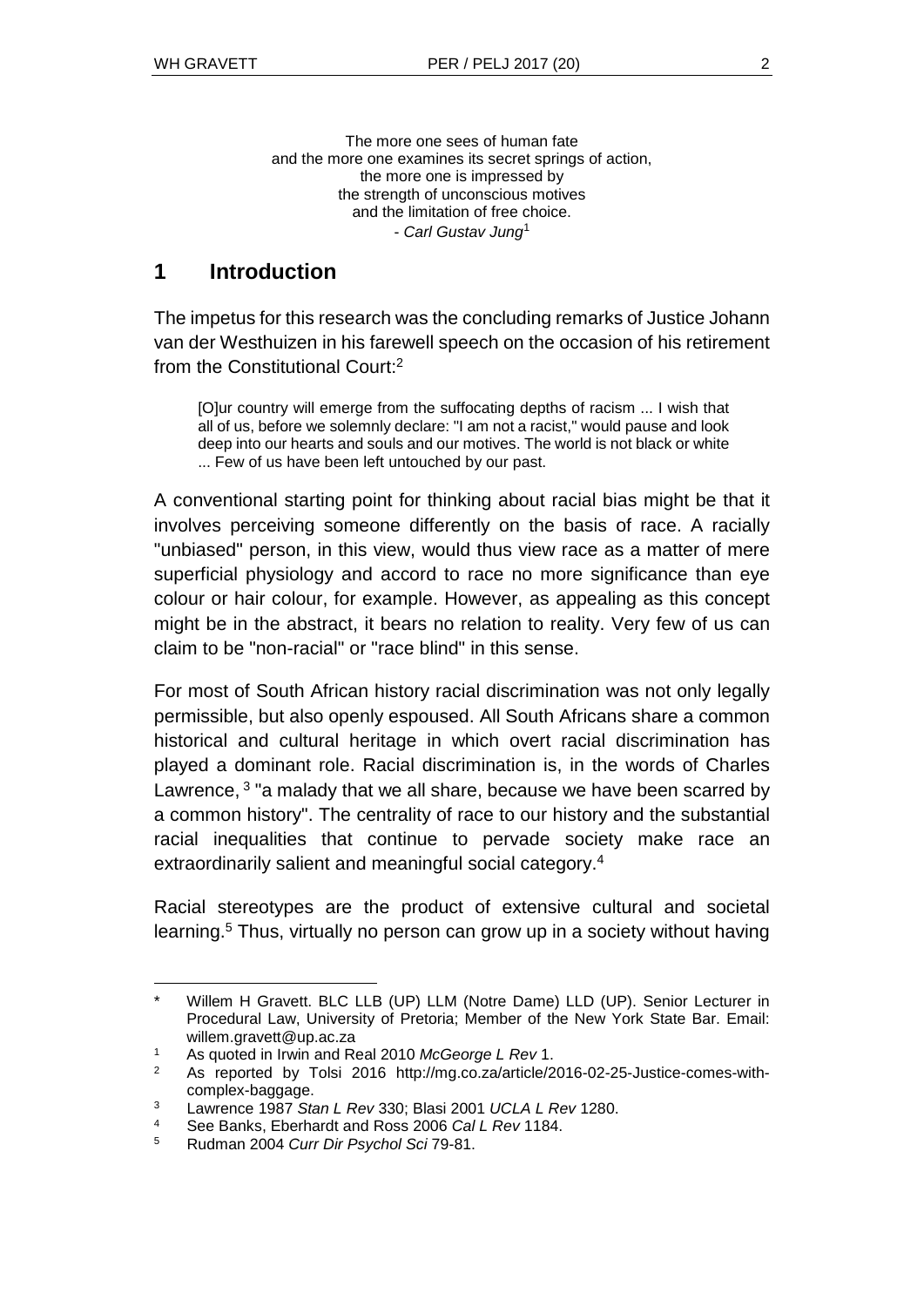learned the stereotypes assigned to the major ethnic groups.<sup>6</sup> Moreover, we learn cultural attitudes and beliefs about race very early in life - as young as three years old<sup>7</sup> - at a time when it is difficult to separate the perceptions of a teacher (usually a parent) from our own. $8$  At this early stage, we learn not so much through an intellectual understanding of what our parents tell us about race, as through emotional understanding of who our parents are and what we see our parents do. We adopt our parents' beliefs about the societal context in which we live because we experience them as our own.<sup>9</sup> Not only do our stereotypes become socially ingrained at an early age, but they also become resistant to change, although we may grow up to hold explicit nonbiased views of the world.<sup>10</sup>

While historical experience has made racism an integral part of our culture, our society has more recently embraced an ideal that rejects racial discrimination as illegal and immoral. In the course of the last 25 years the problem of overt discrimination has received immense attention from politicians, policymakers, lawyers, judges, and academics. In post 1994 South Africa discrimination is prohibited, as a matter of constitutional and statutory law, in a wide range of settings. As has become clear from media reports and court cases, especially in the lead-up to the municipal elections of 2016, few terms generate greater anxiety, concern, resentment and passion in South African society than the term "racism". To be accused of racial discrimination is to be tarred with a great sin, often with grave legal consequences.

However, as Justice van der Westhuizen recognised, *explicit* racial bias is only part of the problem. Equally important - and likely more pervasive and insidious - are the unexpressed, hidden biases that remain in peoples' hearts and minds. This is the phenomenon of *implicit* racial bias - the cognitive processes whereby, despite even our best intentions, the human mind automatically classifies information in racial categories and against disfavoured social groups.<sup>11</sup> In this context, a clarifying comment on terminology might be in order. The denomination "explicit" emphasises

<sup>6</sup> Ehrlich *Social Psychology of Prejudice* 35.

<sup>7</sup> Levinson and Young 2010 *Duke J Gender L & Pol'y* 5.

<sup>8</sup> Lawrence 1987 *Stan L Rev* 337-338.

<sup>9</sup> Lawrence 1987 *Stan L Rev* 338.

<sup>10</sup> Levinson and Young 2010 *Duke J Gender L & Pol'y* 6.

<sup>11</sup> See Kang *et al* 2012 *UCLA L Rev* 1126; Smith and Levinson 2011 *Seattle U L Rev* 797; Levinson, Cai and Young 2010 *OSJCL* 1. The concept of "implicit bias" is rooted in the science of "implicit social cognition", which posits that actors do not always have conscious, intentional control over the mental processes of social perception, impression formation and judgment of individuals and groups. Greenwald and Krieger 2006 *Cal L Rev* 946; Kang and Banaji 2006 *Cal L Rev* 1064.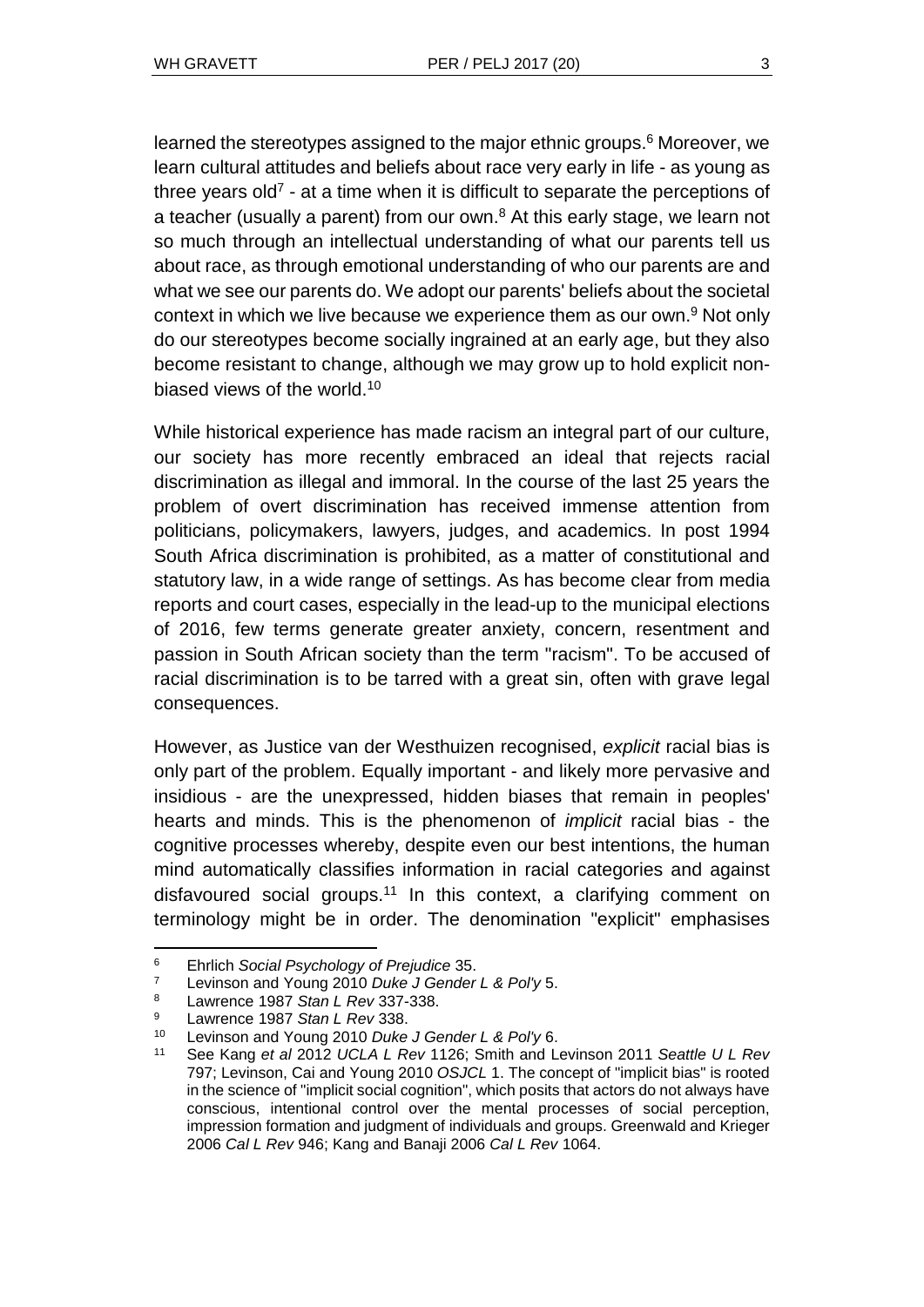awareness of having a thought or feeling, and thus refers to the kind of biases that people knowingly - sometimes openly - embrace.<sup>12</sup> "Implicit", by contrast, emphasises unawareness of having a thought or feeling, and thus denotes stereotypical associations so subtle that people who hold them often are not even aware of them. Furthermore, a person might even reject that implicit thought or feeling as inaccurate or inappropriate upon conscious reflection.<sup>13</sup>

This distinction is important because conventional wisdom holds that attitudes and stereotypes about social groups are *only explicit* in the sense that human actors are guided solely by their explicit beliefs and their conscious intention to act.<sup>14</sup> However, just as scientific experimentation has demonstrated that Aristotle's physics did not accurately describe the behaviour of objects, modern social psychology has found that many common understandings of human social behaviour are simply wrong.<sup>15</sup> Human behaviour is not largely under conscious control. To the contrary, our behaviour is often guided by racial and other stereotypes of which we are completely unaware.<sup>16</sup> Consequently, these implicit biases leak into our everyday behaviour, such as whom we befriend, whose work we value and whom we favour, while we remain largely oblivious of their influence.<sup>17</sup>

During the past two decades scientists working across the boundaries of neuroscience, cognitive and social psychology, and behavioural economics have provided convincing evidence of the existence of *implicit* biases with regard to numerous social categories such as race, gender, disability, age and sexual orientation.<sup>18</sup> Moreover, as set forth below, a considerable, wellrespected and actively accumulating body of research evidence has established that these biases against out-groups and socially disfavoured groups are (i) pervasive; (ii) often diverge from consciously reported attitudes and beliefs; and (iii) influence consequential behaviour towards the subjects of these biases.

The goal of this article is to introduce South African legal professionals and scholars to implicit racial bias and its consequences, especially in the context of the law. I start with a succinct summary of the underlying science. Next I discuss the relevance of this body of research to the law, with specific

<sup>12</sup> Kang and Lane 2010 *UCLA L Rev* 469; Rachlinski *et al* 2009 *Notre Dame L Rev* 1196.

<sup>13</sup> Kang and Lane 2010 *UCLA L Rev* 469; Rachlinski *et al* 2009 *Notre Dame L Rev* 1196.

<sup>14</sup> Kang *et al* 2012 *UCLA L Rev* 1129; Greenwald and Krieger 2006 *Cal L Rev* 946.

<sup>15</sup> Blasi and Jost 2006 *Cal L Rev* 1119.

<sup>16</sup> Blasi 2001 *UCLA L Rev* 1243.

<sup>17</sup> Kang and Lane 2010 *UCLA L Rev* 467-468.

<sup>18</sup> Kang *et al* 2010 *JELS* 887; Kang *et al* 2012 *UCLA L Rev* 1126.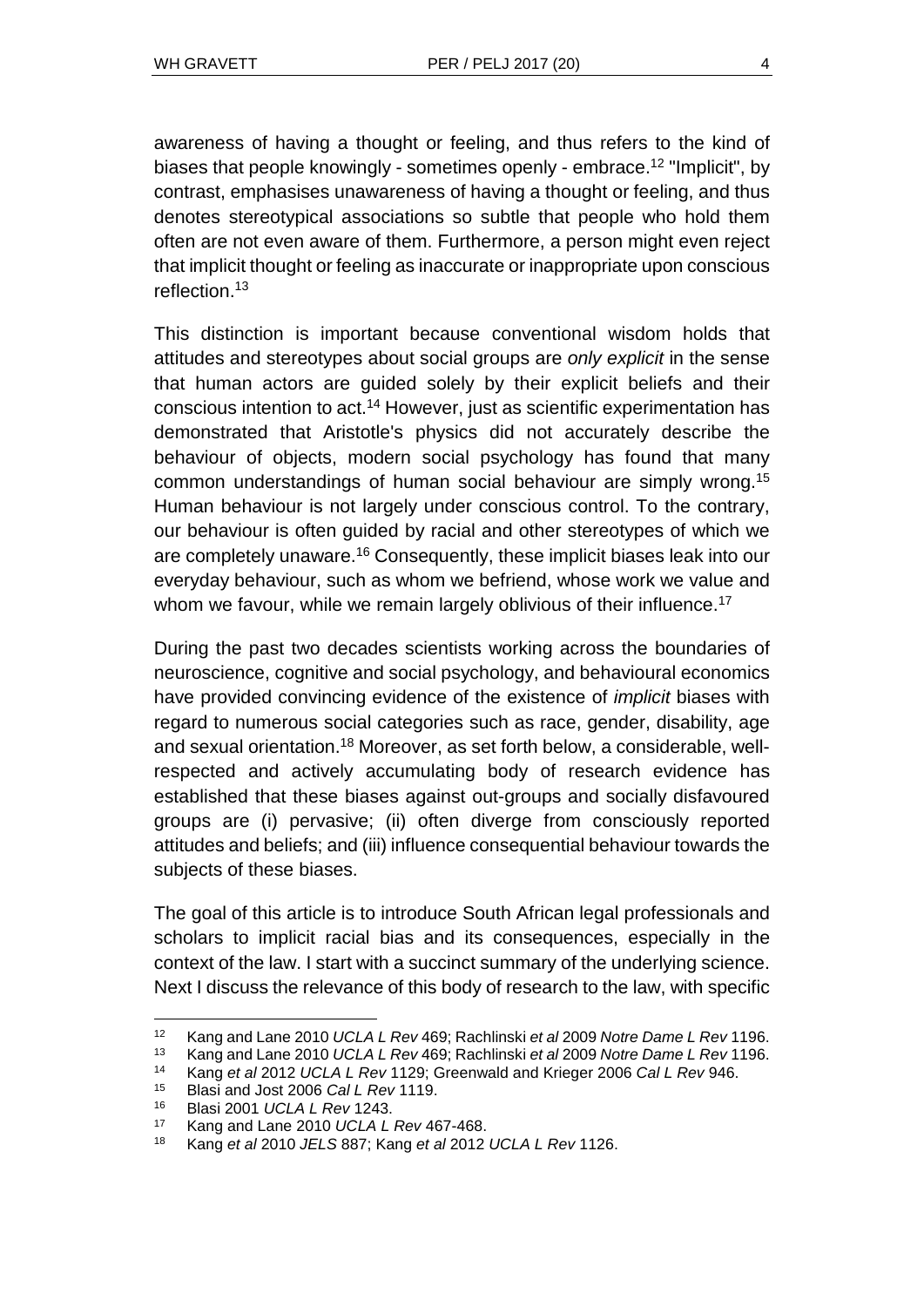focus on implicit bias leading up to and in the courtroom. In this regard I give an empirical account of how implicit racial bias may potentially influence the criminal litigation trajectory. Then I consider the legal-normative issues surrounding implicit racial bias and the relevance of the research to the South African context. I conclude by addressing the question of the appropriate response of the law and legal role players to this problem.

### **2 Empirical evidence of implicit racial bias**

In the past one way in which social psychologists sought to measure the nature and content of Americans' racial biases was to ask them directly through self-report surveys. However, researchers quickly found that they ran into an opacity problem. Given the prevailing social norms in favour of racial equality, individuals were generally reluctant to show their ambivalence, anxiety or resentment towards specific racial categories.<sup>19</sup> But even more troubling than the problem of deception was that of ignorance. Researchers found that people were not necessarily withholding their "true" attitudes and beliefs, but rather they were unable to know the content of their own minds. They showed remarkably poor introspective access to their true racial attitudes and stereotypes.<sup>20</sup> As one journalist put it: $21$ 

It wasn't just that people lied to psychologists - when it came to certain sensitive topics, they often lied to themselves.

Implicit biases may be unconscious, but they are not immeasurable. Psychologists have turned to innovative indirect experimental measures that bypassed the mind's access to conscious cognition to test whether people are indeed biased against members of certain groups in ways that often defy their own self-awareness.<sup>22</sup> Among these<sup>23</sup> the widely accepted and extensively validated Implicit Association Test (IAT) has become the state-of-the art measurement tool.<sup>24</sup>

 $\overline{a}$ 

<sup>19</sup> Kang 2005 *Harv L Rev* 1506.

<sup>20</sup> Kang 2005 *Harv L Rev* 1508.

<sup>21</sup> Vedantam 2005 http:// www.washingtonpost.com/we-dyn/articles/A27067-2005Jan 21.html.

<sup>22</sup> Lane, Kang and Banaji 2007 *Annu Rev Law Soc Sci* 429; Levinson 2012 *Akron L Rev* 23.

 $23$  In addition to the IAT, which is the focus of this article, researchers have also used subliminal priming techniques, linguistic cues, physiological instruments (measuring, for instance, cardio-vascular responses), micro-facial movements and neurological activity. For further information on these experimental tools, see *eg* Rachlinski *et al* 2009 *Notre Dame L Rev* 1198 (especially n 9); Kang and Lane 2010 *UCLA L Rev* 471.

<sup>24</sup> Kang 2005 *Harv L Rev* 1509; Blasi 2001 *UCLA L Rev* 1250.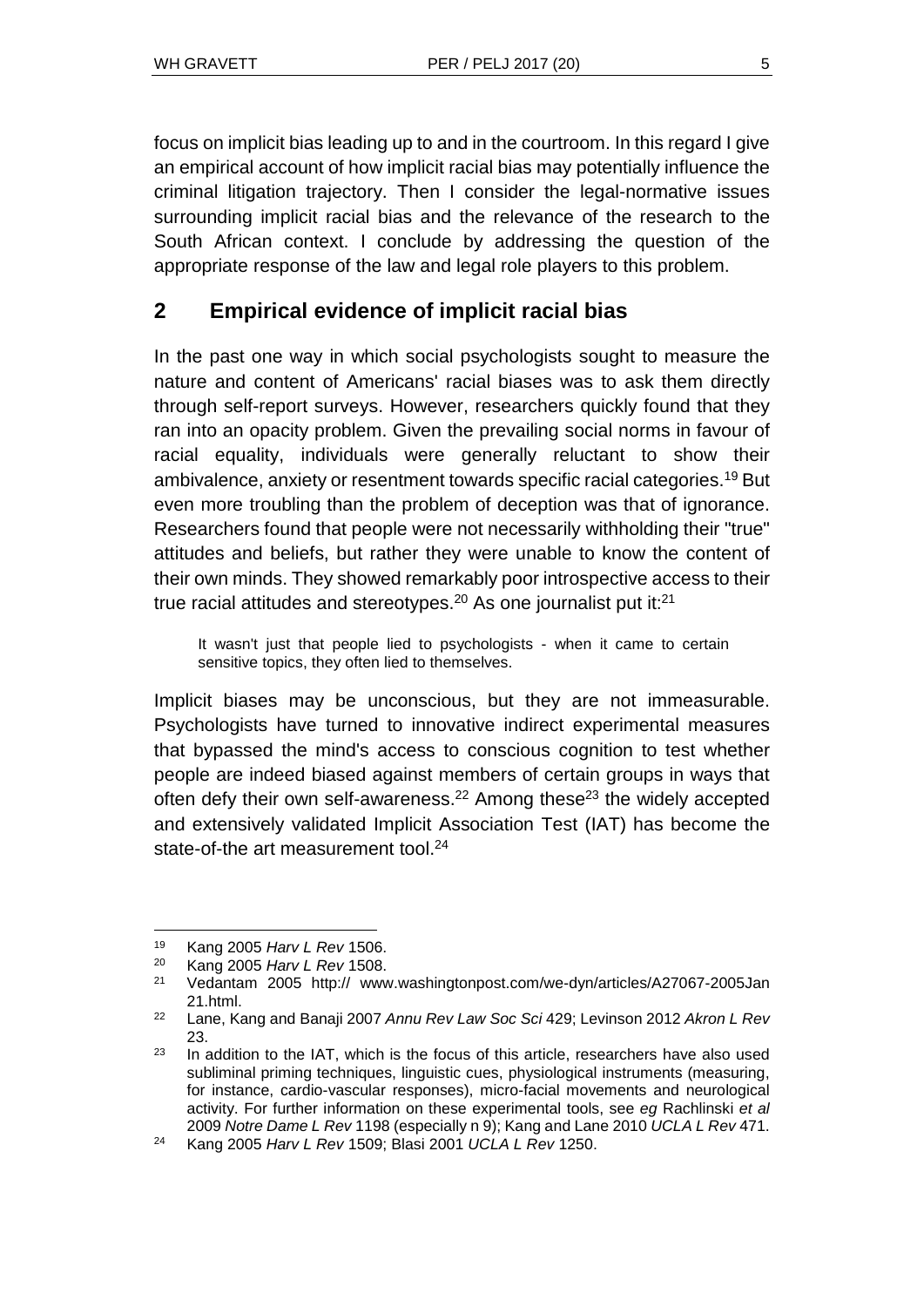The IAT is a computerised sorting task designed to examine how strongly an attitude object (such as a racial group) and an evaluative dimension (good or bad) are associated in a person's mind.<sup>25</sup> Although IATs have been used in a wide variety of social categories (e.g. gender, age, nationality, body weight and sexual orientation), the Race IAT has attracted the most scholarly and popular attention.<sup>26</sup>

The Race IAT requires participants to pair images or words on a computer screen into one of two categories by pressing a response key as quickly as possible. Each category consists of the pairing of a racial group ("Black" or "White") with positive or negative attributes (such as "violent", "kind", "motivated", "lazy", "joy", "agony", "love" and "evil"). In one iteration, participants have to pair Black with negative attributes and White with positive attributes (a so-called "stereotype-congruent" pairing). Then, in another iteration participants have to pair Black with positive attributes and White with negative attributes (a so-called "stereotype incongruent" pairing.) $27$ 

The IAT measures implicit bias in a simple yet compelling fashion. Because the test is performed on a computer, minute differences in the speed of sorting (measured in milliseconds) can be recorded and compared across iterations. The core idea is that stronger cognitive associations between items will allow them to be grouped together more quickly and easily, which leads to shorter response times.<sup>28</sup> For example, faster and more accurate performance on iterations in which "White" and "good" items are grouped together than on iterations in which "Black" and "good" are paired indicates a stronger association between "White" and "good".<sup>29</sup> The time differential

l <sup>25</sup> Vedantam 2005 http:// [www.washingtonpost.com/we-dyn/articles/A27067-](http://www.washingtonpost.com/we-dyn/articles/A27067-2005Jan21.html) [2005Jan21.html;](http://www.washingtonpost.com/we-dyn/articles/A27067-2005Jan21.html) Kang 2005 *Harv L Rev* 1510. Gladwell explains the premise of the IAT thus: "We make connections much more quickly between pairs of ideas that are already related in our minds than we do between pairs of ideas that are unfamiliar to us." Gladwell *Blink* 77. Because closely associated concepts are easily linked together in our minds, we will be faster to respond to a related pair of concepts - *eg* "hammer and nail" - than to an uncoupled pair - *eg* "hammer and cotton ball". Vedantam 2005 http:// [www.washingtonpost.com/we-dyn/articles/A27067-2005Jan21.html.](http://www.washingtonpost.com/we-dyn/articles/A27067-2005Jan21.html)

<sup>26</sup> Banks, Eberhardt and Ross 2006 *Cal L Rev* 1182; Levinson and Young 2010 *Duke J Gender L & Pol'y* 20.

<sup>27</sup> With regard to the IAT generally, see Greenwald and Krieger 2006 *Cal L Rev* 952- 953; Kang 2005 *Harv L Rev* 1509-1510; Rachlinski *et al* 2009 *Notre Dame L Rev* 1198-1199; Banks, Eberhardt and Ross 2006 *Cal L Rev* 1183.

<sup>28</sup> Greenwald and Krieger 2006 *Cal L Revi* 953.

<sup>29</sup> Kelly and Roedder 2008 *Philosophy Compass* 525.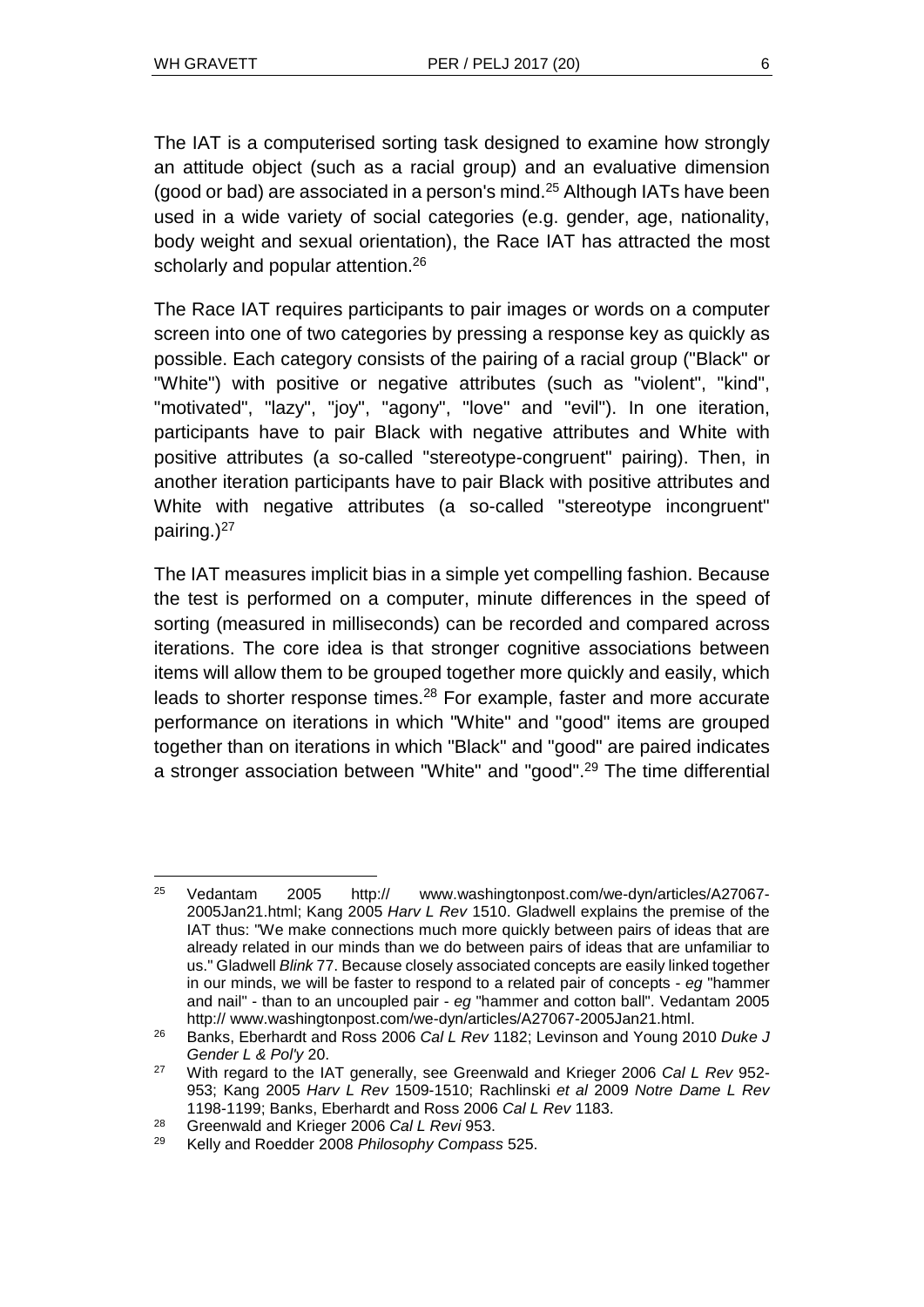between the two iterations is referred to as "response latency," and constitutes the measure of implicit bias.<sup>30</sup>

The IAT is considered to be a valid measure of implicit bias, because it requires participants to make snap judgments that are reactive, rather than reasoned judgements (ie quick generalisations, rather than subtle distinctions), and is thus without the moderating influence of introspection and deliberation.<sup>31</sup>

### *2.1 Implicit racial bias is systematic, robust and pervasive*

In 1998 researchers from three United States universities (Harvard, Virginia, and Washington) started *Project Implicit*, a public website that administers the IAT.<sup>32</sup> *Project Implicit* has collected the largest repository of implicit social cognition data with over 7 000 000 IATs completed.<sup>33</sup> This enormous accumulated dataset has allowed researchers to draw conclusions about the pervasiveness of implicit biases. $34$  Since 1998, when the IAT was officially introduced, hundreds of peer-reviewed scientific publications have produced largely consistent results.<sup>35</sup>

Implicit racial bias is systematic, robust and pervasive. Most white Americans<sup>36</sup> strongly favour the "White/good" and "Black/bad" pairing on

l <sup>30</sup> Rachlinski *et al* 2009 *Notre Dame L Rev* 1199.

<sup>31</sup> Vedantam 2005 http:// [www.washingtonpost.com/we-dyn/articles/A27067-2005](http://www.washingtonpost.com/we-dyn/articles/A27067-2005%0bJan21.html) [Jan21.html;](http://www.washingtonpost.com/we-dyn/articles/A27067-2005%0bJan21.html) Kelly and Roedder 2008 *Philosophy Compass* 525.

<sup>32</sup> Casey, Burke and Leben *Minding the Court* 10. See Project Implicit Date Unknown https://www.projectimplicit.net/index.html. At *Project Implicit*, visitors can complete IATs in more than 15 categories, such as weight, age, race, religion, sexual orientation, and socio-economic status.

<sup>33</sup> Lane, Kang and Banaji 2007 *Annu Rev Law Soc Sci* 433; Kang and Lane 2010 *UCLA L Rev* 473.

<sup>34</sup> Greenwald and Krieger 2006 *Cal L Rev* 955.

Research has shown the IAT to be methodologically rigorous and largely immune to fakery. Many researchers were impressed that, when they repeatedly administered the test to themselves, their measures of implicit bias remained remarkably consistent over time. Greenwald and Krieger 2006 *Cal L Rev* 963. Also, researchers have determined that the implicit biases documented through IAT research are not the product of the order in which participants undertake the tasks, their handiness, or any other artefact of the experimental method. Rachlinski *et al* 2009 *Notre Dame L Rev* 1200; Kang and Lane 2010 *UCLA L Rev* 473. I believe that the data are clear and overwhelming. The focus of this article is therefore on interpretations and conclusions, rather than on methodological issues.

<sup>36</sup> Thus far, approximately 90% of test takers have been American. Lee 2008 *UC Davis L Rev* 539. However, implicit bias has also been found against "outgroups" in other countries, eg Aborigines in Australia, Turkish immigrants in Germany (see Dasgupta 2004 *Soc Justice Res* 147) and Koreans in Japan (see Kang *Implicit Bias* 3).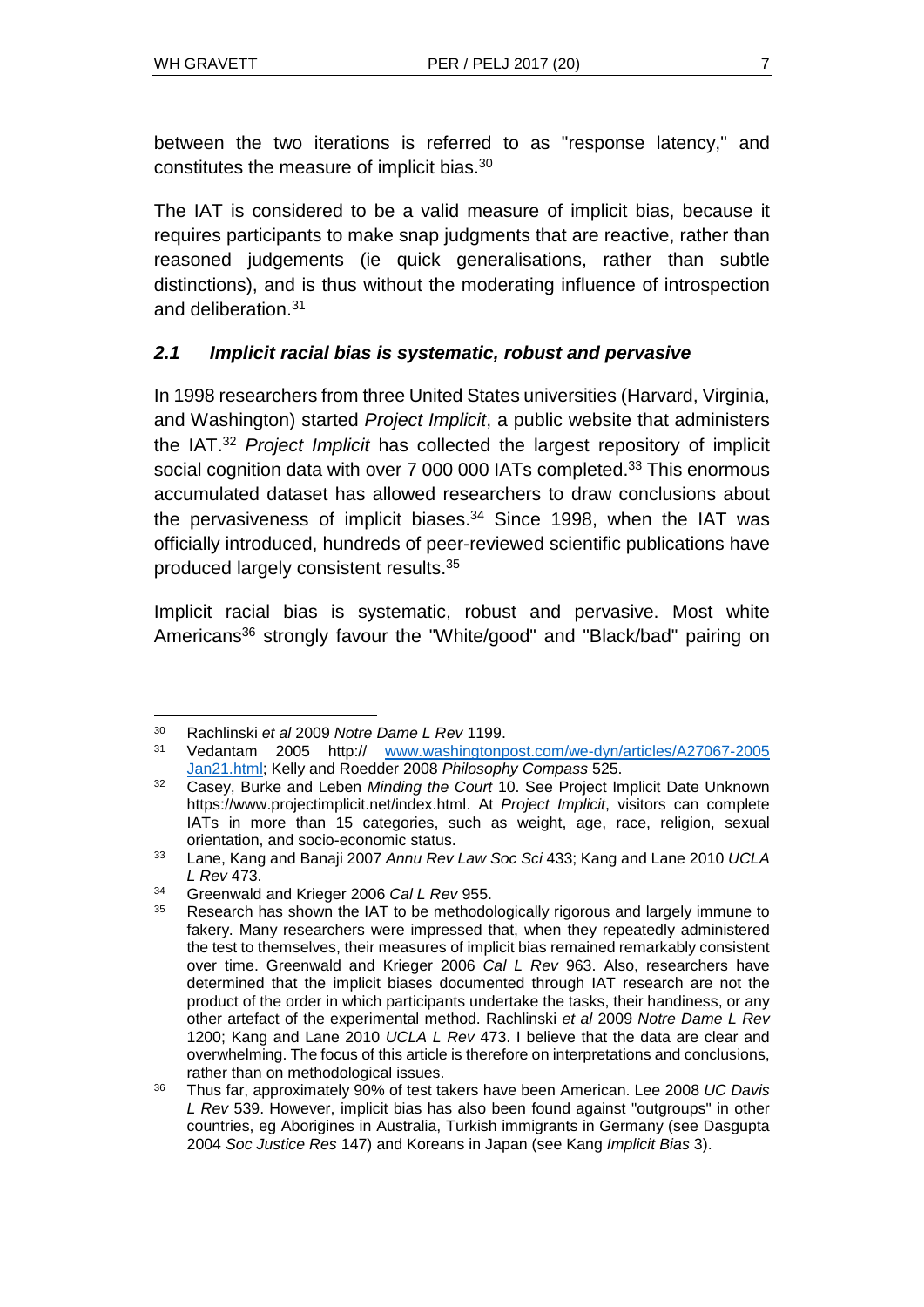the IAT.<sup>37</sup> Although the focus of this contribution is on race, it should be noted that social cognitionists have documented the existence of implicit biases against numerous social categories.<sup>38</sup> Notably, participants have systematically preferred, and thus have shown implicit bias in favour of, socially privileged groups: young over old, light-skinned over dark-skinned, non-Arab non-Muslims over Arab Muslims, abled over disabled, thin over obese, and straight over gay.<sup>39</sup>

In essence, the IAT "measures the thumbprint of culture on our minds".<sup>40</sup> Members of socially dominant groups (eg the young, Whites, heterosexuals) overwhelmingly show a preference for their own group ("in-group favouritism").<sup>41</sup> By contrast, members of socially derogated groups (eg the elderly, Blacks, homosexuals) seem to internalise the broader cultural evaluation of their groups, and show subdued in-group preference.<sup>42</sup> In fact, they often show no in-group preference at all, or sometimes even a preference for other, more socially advantaged groups.<sup>43</sup> For example, Blacks in the United States and South Africa show no overall implicit preference for members of their in-group - approximately one-third show implicit preference for Blacks, approximately one-third show implicit preference for Whites, and approximately one-third show no implicit preference at all.<sup>44</sup>

Recent advances in brain imaging techniques have enabled researchers to confirm scientifically that the implicit racial bias suggested by the IAT predicts fear responses among volunteers. Neuroscientists in collaboration with social cognitionists have used functional magnetic resonance imaging

l <sup>37</sup> According to the data gathered from *Project Implicit*, 71.5% of White participants favoured European Americans. The majority of participants are thus said to have an implicit bias against African Americans.

<sup>38</sup> Kang 2005 *Harv L Rev* 1512.

<sup>39</sup> Kang and Lane 2010 *UCLA L Rev* 474; Lee 2008 *UC Davis L Rev* 539.

<sup>40</sup> Mazarin Banaji, one of the creators of the IAT, as quoted in Vedantam 2005 http:/[/www.washingtonpost.com/we-dyn/articles/A27067-2005Jan21.html.](http://www.washingtonpost.com/we-dyn/articles/A27067-2005Jan21.html)

<sup>41</sup> "70% and up is not a rare finding ..." Lane, Kang and Banaji 2007 *Annu Rev Law Soc Sci* 435. In addition, more than a hundred studies have documented people's tendency to automatically associate positive characteristics with their in-groups more easily that with out-groups, as well as their tendency to associate negative characteristics with out-groups more easily than with in-groups. Kang 2005 *Harv L Rev* 1512.

<sup>42</sup> Kang and Lane 2010 *UCLA L Rev* 476; Lane, Kang and Banaji 2007 *Annu Rev Law Soc Sci* 435.

<sup>43</sup> Kang and Lane 2010 *UCLA L Rev* 476; Blasi and Jost 2006 *Cal L Rev* 1121.

<sup>44</sup> Jolls and Sunstein 2006 *Cal L Rev* 971; Greenwald and Krieger 2006 *Cal L Rev* 956; Olson *et al* "Implicit Intergroup Attitudes" as cited in Kang and Lane 2010 *UCLA L Rev* 476 n 38; and Shutts *et al* "Implicit attitudes in post-apartheid South Africa" 2007 Working Paper, Harvard University as cited in Lane, Kang and Banaji 2007 *Annu Rev Law Soc Sci* 435.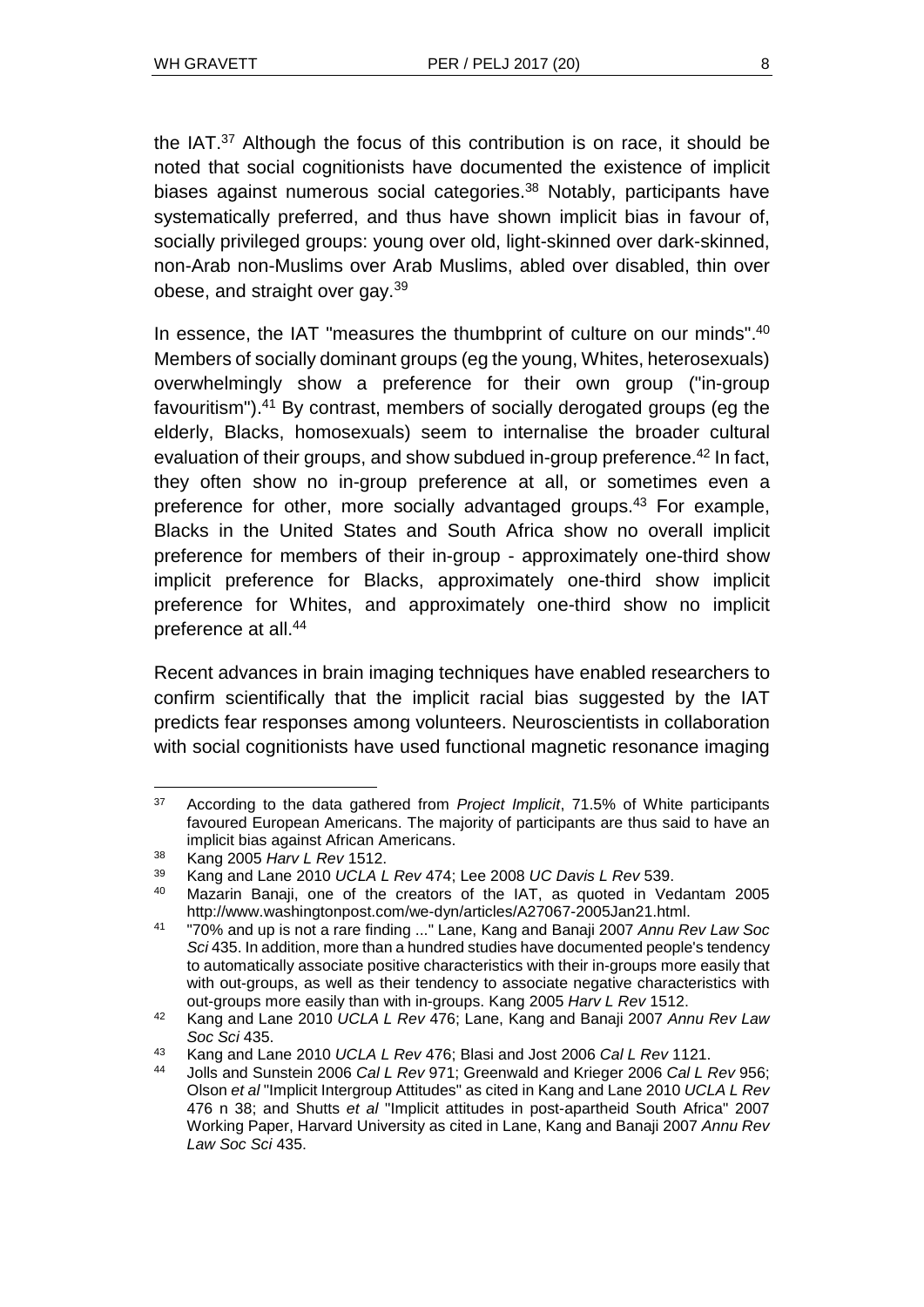(fMRI) to measure activity in the amygdala, an almond-shaped subcortical structure within our brains.<sup>45</sup> Brain imaging research suggests that amygdala activity reflects arousal triggered by fast unconscious assessment of potential threat.<sup>46</sup>

In one experiment Phelps<sup>47</sup> demonstrated greater activation of the amygdala - indicating fear or other negative emotional arousal - of White participants in response to subliminal<sup>48</sup> photographic images of unfamiliar Black faces as compared to unfamiliar White faces. After the fMRI scan, subjects took the Race IAT. Phelps found a significant correlation between amygdala activation and participants' IAT scores. The subjects with the strongest negative implicit attitudes towards Blacks also showed the greatest amygdala activation.<sup>49</sup> Interestingly, other fMRI experiments have found that both Black and White subjects show greater amygdala activity when exposed to unfamiliar Black faces than when exposed to White faces.<sup>50</sup>

#### *2.2 Implicit racial biases often diverge from consciously reported attitudes and beliefs*

One of the most remarkable features of implicit bias is the possibility that people might not be aware of their own biases. That is because introspection and our explicit normative and political commitments poorly predict the cognitive processes running beneath the surface.<sup>51</sup> In using the IAT in conjunction with more direct, self-report measures,<sup>52</sup> researchers have consistently shown that we often harbour implicit biases that are diametrically opposed to our explicitly stated and consciously avowed attitudes.<sup>53</sup> Thus, our implicit mental processes might draw on racial meanings that, upon conscious consideration, we would expressly disavow. According to US legal scholar, Jerry Kang, "[i]t is as if some 'Trojan Horse' virus had hijacked a portion of our brain."<sup>54</sup>

<sup>45</sup> Lee 2008 *UC Davis L Rev* 540.

<sup>46</sup> Phelps *et al* 2000 *J Cognitive Neurosci* 729; Wheeler and Fiske 2005 *Psychol Sci* 56.

<sup>47</sup> Phelps *et al* 2000 *J Cognitive Neurosci* 771; Carpenter 2008 http:// [www.affirmact.blogspot.co.za/2008/05/buried-prejudice-bigot-in-your-brain.html.](http://www.affirmact.blogspot.co.za/2008/05/buried-prejudice-bigot-in-your-brain.html)

<sup>48</sup> Ie, too quickly for participants to notice them.

<sup>49</sup> Phelps *et al* 2000 *J Cognitive Neurosci* 732.

<sup>50</sup> See eg Lieberman *et al* 2005 *Nature Neuroscience* 720.

<sup>51</sup> Kang 2005 *Harv L Rev* 1508.

<sup>52</sup> Such as the Modern Racism Scale, for example.

<sup>53</sup> Smith and Levinson 2011 *Seattle U L Rev* 803; Kang 2005 *Harv L Rev* 1512.

<sup>54</sup> Kang 2005 *Harv L Rev* 1508.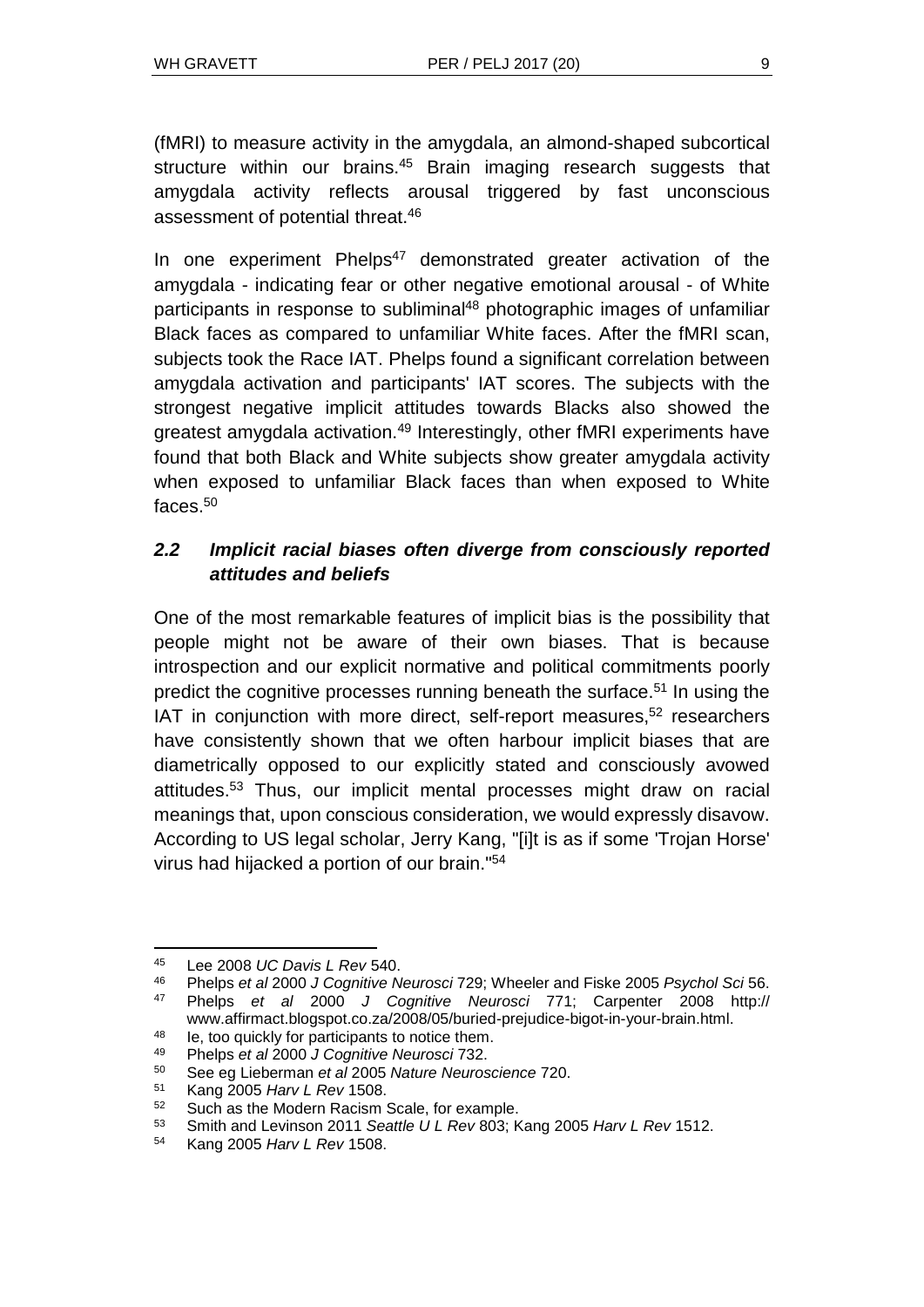This divergence between our implicit and explicit racial attitudes is referred to in the scholarly literature as "dissociation".<sup>55</sup> White participants on the Race IAT showed some explicit preference for their in-group over Blacks. Their explicit preference, however, "paled in comparison to their *implicit* preference".<sup>56</sup> These results were confirmed by fMRI research. White participants who self-reported non-prejudiced beliefs nevertheless displayed significant amygdala activation when subliminally exposed to unfamiliar Black faces.<sup>57</sup> Conversely, Blacks showed "very strong" favouritism towards their in-group on explicit, self-report measures. However, on the Race IAT, as stated above, Blacks showed considerably greater implicit favouritism towards Whites.<sup>58</sup>

Many people are both surprised and chagrined at the fact that, even though they sincerely profess egalitarian or anti-racist views, they might nevertheless harbour implicit racial biases.<sup>59</sup> "There is nothing more painful to me at this stage in my life", the famous US civil rights leader, Jesse Jackson, once told an audience, "than to walk down the street and hear footsteps and start thinking robbery - then to look around and see someone white and feel relieved".<sup>60</sup> Dr Mahzarin Banaji of Harvard, one of the pioneering IAT researchers and herself a member of two socially disfavoured groups (dark-skinned and female), expressed her dismay at discovering that she had a pro-White bias on the Race IAT (even after, incredulous of the result of her first test, she took it again several times). "I was deeply embarrassed", she reported to the *Washington Post*. "I was humbled in a way that few experiences in my life have humbled me".<sup>61</sup>

To explain this phenomenon of dissociation between our explicit and implicit racial attitudes, scientists draw attention to the fact that, in making

l <sup>55</sup> Greenwald and Krieger 2006 *Cal L Rev* 953.

<sup>56</sup> Kang 2005 *Harv L Rev* 1513 (emphasis added). The explicit measure revealed an anti-black bias of only 11.8%, but the IAT revealed a significant implicit bias of 71.5%. Greenwald and Krieger 2006 *Cal L Rev* 957 Tbl 1.

<sup>57</sup> Lee 2008 *UC Davis L Rev* 540-541.

<sup>58</sup> Greenwald and Krieger 2006 *Cal L Rev* 956. On explicit measures only 4.8% of Blacks favoured Whites over Blacks, yet the Race IAT revealed an approximately equal preference for White and Black. Greenwald and Krieger 2006 *Cal L Rev* 958 Tbl 2.

<sup>59</sup> Jolls and Sunstein 2006 *Cal L Rev* 994; Kelly and Roedder 2008 *Philosophy Compass* 525-526.

<sup>60</sup> Jackson as quoted in Carpenter 2008 http:/[/www.affirmact.blogspot.co.za/](http://www.affirmact.blogspot.co.za/2008/05/buried-prejudice-bigot-in-your-brain.html) [2008/05/buried-prejudice-bigot-in-your-brain.html.](http://www.affirmact.blogspot.co.za/2008/05/buried-prejudice-bigot-in-your-brain.html)

<sup>61</sup> Banaji as quoted in Vedantam 2005 http:// [www.washingtonpost.com/we](http://www.washingtonpost.com/we-dyn/articles/A27067-2005Jan21.html)[dyn/articles/A27067-2005Jan21.html.](http://www.washingtonpost.com/we-dyn/articles/A27067-2005Jan21.html) Malcolm Gladwell, whose book *Blink* did much to popularise the IAT, wrote that the Race IAT left him feeling "mortified". After taking the test four times, he had to face the fact that he had an implicit pro-White bias, even though he is half Black (his mother is Jamaican). Gladwell *Blink* 83-84.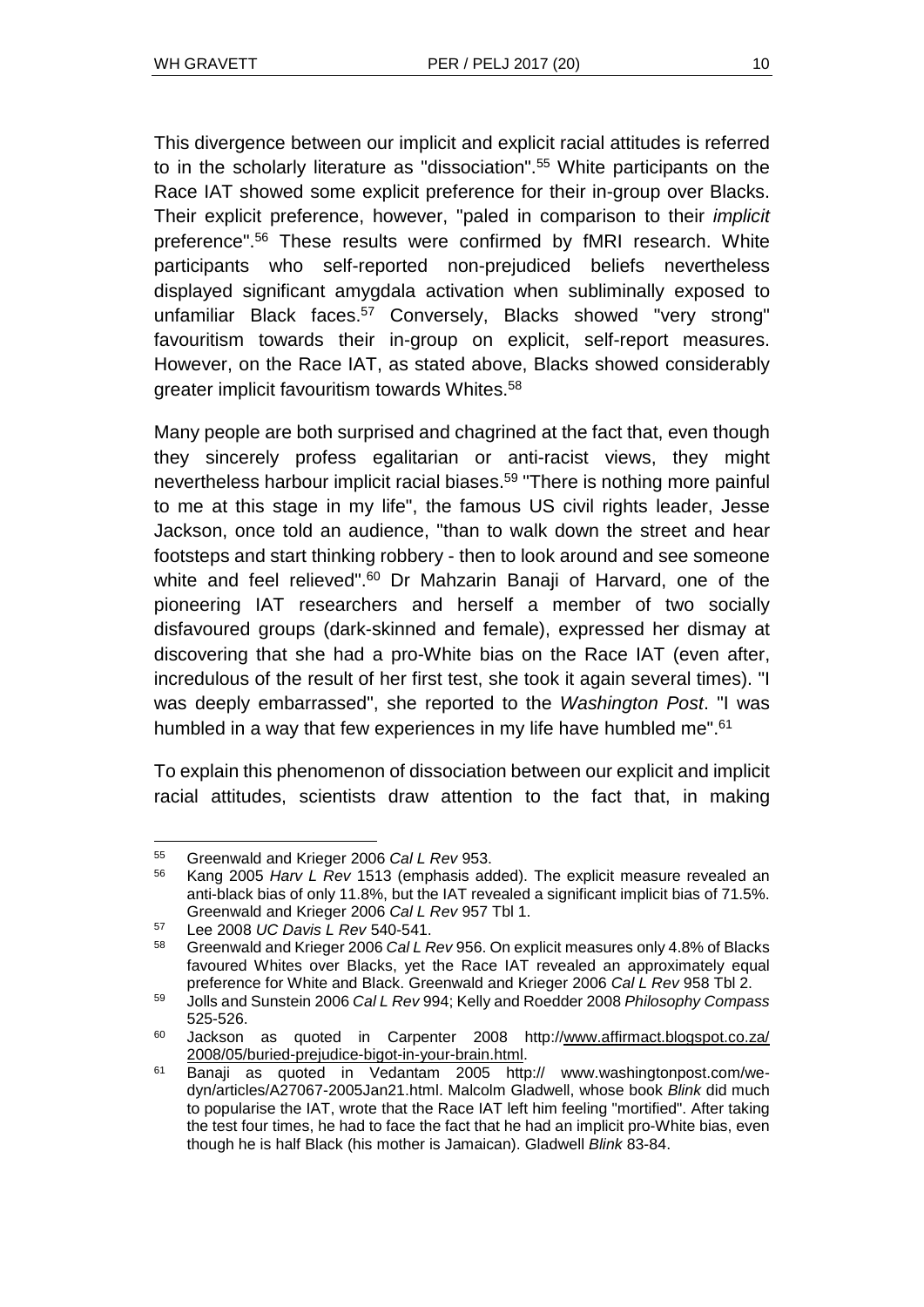decisions, we employ two cognitive systems - System 1 and System 2.<sup>62</sup> System 1 is rapid, intuitive and error-prone. System 2 is more deliberative, calculative, slower and often more likely to be error-free.<sup>63</sup> Implicit racial bias is just one example where psychological science shows our reasoning capacities to be impaired, and where we have no introspective access to our own impairment (ie classic System 1 thinking). Implicit racial bias is, to paraphrase Hobbes, nasty, brutish and short-sighted.

Implicit bias is largely automatic in that it occurs without conscious intention and outside of our awareness.<sup>64</sup> The characteristic in question (skin colour, age, sexual orientation) operates so quickly in the IAT that the test taker does not have any time to deliberate.<sup>65</sup> It is for this reason that many people state in good faith that they are fully committed to the principle of antidiscrimination with respect to the very trait against which they show an implicit bias.<sup>66</sup> Implicit racial bias is insidious precisely because its power is mostly invisible to the self.

The existence of such automatic cognitive processes disturbs us because it questions our self-understanding as entirely rational, freely-choosing, selflegislating actors - a conception of the human mind that has prevailed since Plato.<sup>67</sup> However, as I have indicated elsewhere, we ignore the best scientific evidence if we deny that our behaviour is the product of complex superimpositions of mental processes that range from the controlled, calculated and rational (System 2) to the automatic, unintended and unnoticed (System 1).<sup>68</sup>

Equally disturbing are the studies that show how easily stereotypes are activated. They manifest quickly and automatically any time there is a stereotype-consistent cognitive opportunity.<sup>69</sup> Simply seeing a person

 $62$  For a more detailed explanation of these two cognitive systems, see Gravett 2017 *SALJ* 56-58.

<sup>63</sup> Gravett 2017 *SALJ* 56-58.

<sup>64</sup> Kang 2005 *Harv L Rev* 1506; Jolls and Sunstein 2006 *Cal L Rev* 975.

<sup>65</sup> Jolls and Sunstein 2006 *Cal L Rev* 975.

<sup>66</sup> Jolls and Sunstein 2006 *Cal L Rev* 975.

<sup>67</sup> Gravett 2017 *SALJ* 53-54.

<sup>68</sup> Gravett 2017 *SALJ* 56-58.

<sup>69</sup> Levinson 2007 *Duke LJ* 359.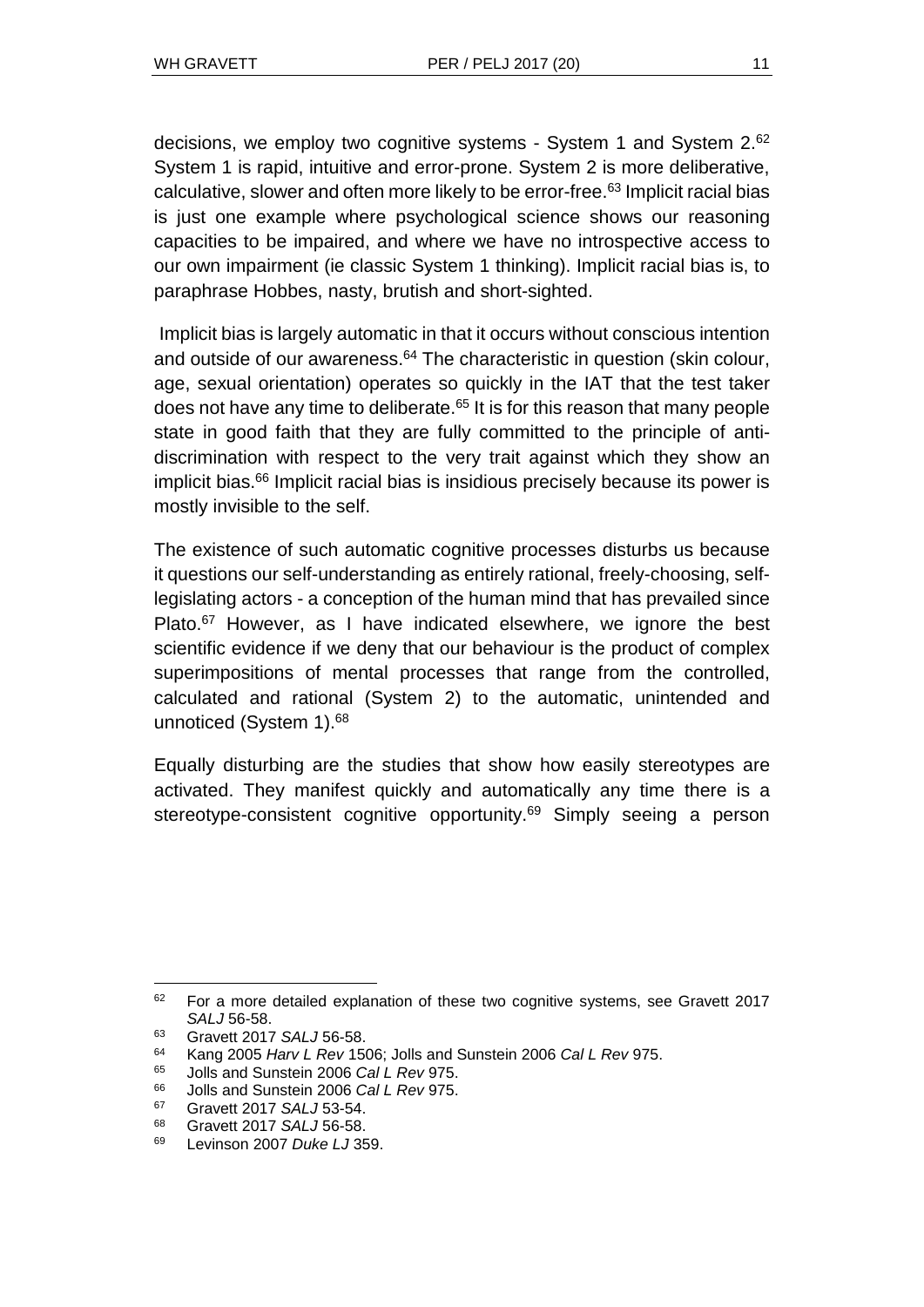belonging to a certain ethnic group,<sup>70</sup> hearing a certain type of music,<sup>71</sup> or subliminal exposure to stereotype-consistent words can activate harmful stereotypes.<sup>72</sup>

### *2.3 Implicit racial bias predicts harmful discriminatory behaviour and decisions in cross-racial interactions*

Does implicit bias represent anything besides "millisecond latencies in stylised laboratory experiments?"<sup>73</sup> In other words, does the Race IAT have predictive validity - does it predict decisions, choices and behaviour in the real world? There is now persuasive evidence that implicit racial bias, as measured by the IAT, predicts disparate behaviour towards individuals mapped to the disfavoured racial category.<sup>74</sup> And, significantly, this occurs notwithstanding explicit contrary commitments in favour of racial equality.<sup>75</sup> Researchers in a predictive validity meta-analysis showed that those who show a greater bias on the IAT also discriminate more in their actual

<sup>73</sup> Kang 2005 *Harv L Rev* 1514.

l  $70$  In the trial context, studies in the United States have found that even simply showing mock jurors a photograph of a dark-skinned suspect can activate racial stereotypes. For example, Levinson and Young showed mock juror participants one security camera photo of an armed suspect robbing a shop. In the photo, the only racially identifying information was the skin of his forearm. The experimenters artificially manipulated the skin tone. Half the participants saw the photo of the suspect with darker skin, and half the photo of the suspect with lighter skin. Despite the obvious legal irrelevance of the suspect's skin colour to the evidence, the researchers found that the skin tone of the perpetrator in the photo affected the way participants judged trial evidence and rated the defendant's guilt on a guilty/not guilty scale. Levinson and Young 2010 *W Va L Rev* 337.

 $71$  In a study by Rudman and Lee the researchers primed the participants by either playing pop music or rap music. Simply hearing rap music not only activated the participants' racial stereotypes, but also caused them to rate a Black person's behaviour as less intelligent and more hostile than that of participants who listened to pop music. Rudman and Lee 2002 *Group Process Intergr Relat* 136-139.

 $72$  In a well know study, Devine showed participants rapidly flashing words, including stereotypes that were associated with African-Americans, including "Blacks", "Harlem", "poor" and "athletic". Participants who were primed with more of the African-American stereotyped words judged the ambiguous behaviour of the actor in a story as more hostile than participants who were primed with fewer stereotyped words. Devine 1989 *J Pers Soc Psychol* 9-10.

<sup>74</sup> Jolls and Sunstein 2006 *Cal L Rev* 971-972; Kang et al 2010 *JELS* 887. Greenwald and Krieger express the opinion that the evidence that implicit bias produces discriminatory behaviour is already substantial, and will continue to accumulate. Greenwald and Krieger 2006 *Cal L Rev* 961.

<sup>75</sup> Kang 2005 *Harv L Rev* 1514. Greenwald and Krieger state: "[I]mplicit measures of bias have relatively greater predictive validity than explicit measures in situations that are socially sensitive, like racial interactions, where impression-management processes might inhibit people from expressing negative attitudes or unattractive stereotypes". Greenwald and Krieger 2006 *Cal L Rev* 954-955.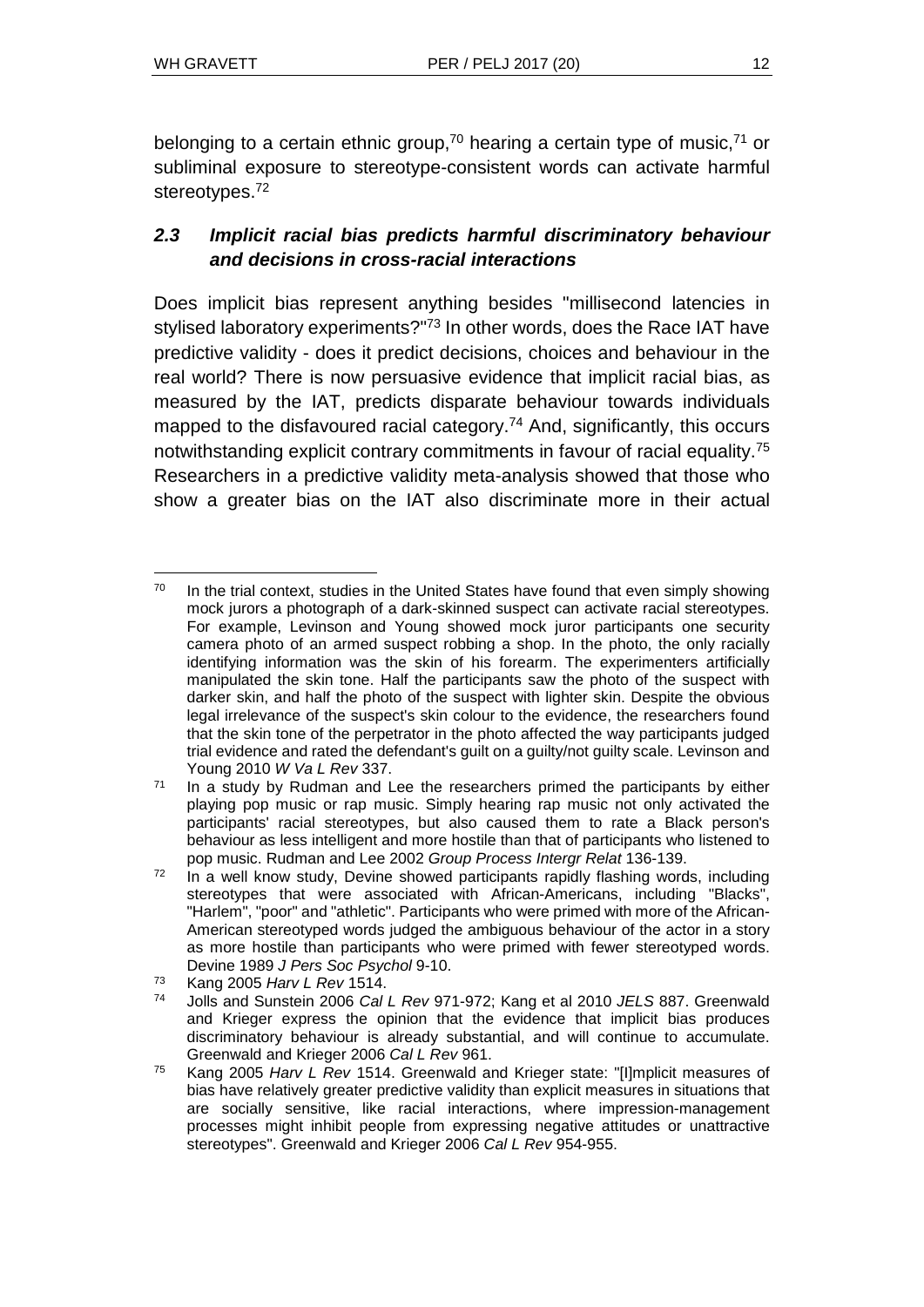behaviour.<sup>76</sup> The dominant interpretation of this evidence is that implicit attitudinal bias is especially important in influencing non-deliberate or spontaneous discriminatory behaviours.<sup>77</sup> I introduce here only a sample of the most striking experimental results.

In two studies researchers found that, in interacting with Black partners, people with greater implicit biases against Blacks (compared with Whites) showed greater indications of discomfort that seeped out through their nonverbal micro-behaviours, causing the Black interaction partners to rate them as "unfriendly" - they leaned forward less, they turned their bodies slightly away, they were less expressive, maintained less eye-contact, smiled less, made fewer extemporaneous social comments, made more speech errors and speech hesitations, and spoke less.<sup>78</sup> Thus, the more negative the implicit attitude of a person the more awkward that person's body language. Researchers have termed this phenomenon "behavioural leakage".<sup>79</sup>

Behavioural leakage matters a great deal. Suppose, for example, that the particular interracial interaction is a job interview, and that the interviewee is a Black man. If the White interviewer exhibits unfriendly non-verbal behaviour, the Black interviewee will reciprocate, thus generating a vicious cycle. The interviewee may judge the interviewer as unfriendly and untrustworthy, and that may well instigate less confidence, less comfort and more unfriendliness in the interviewee. Before long, this interaction will sour the interview and throw it hopelessly off course without either party recognising the implicit causal forces.<sup>80</sup>

Even worse, the White interviewer may well believe that the interviewee simply does not "have what it takes", or that he is standoffish, or that he may not really want the position. The White interviewer may then justify the selection of a White applicant over the equally qualified Black interviewee based on that social interaction as legitimately and objectively "on the

 $\overline{a}$  $76$  In this study, the researchers analysed a total of 224 IAT-behaviour correlations, generated from 69 statistically independent samples, involving 14 900 participants, drawn from 21 peer-reviewed published studies and 31 unpublished studies. They found that implicit bias significantly correlates statistically with real-world behaviours, such as being friendly towards a target, allocating resources to socially disfavoured organisations and evaluating job candidates. Poehlman *et al Understanding and Using the Implicit Association Test* 5 as cited in Kang and Banaji 2006 *Cal L Rev* 1072 n 46.

<sup>77</sup> Greenwald and Krieger 2006 *Cal L Rev* 961.

<sup>78</sup> McConnell and Leibold 2001 *J Exp Soc Psychol* 435; Word, Zanna and Cooper 1974 *J Exp Soc Psychol* 109.

<sup>79</sup> Kang 2005 *Harv L Rev* 1523.

<sup>80</sup> Kang and Lane 2010 *UCLA L Rev* 483; Gladwell *Blink* 86.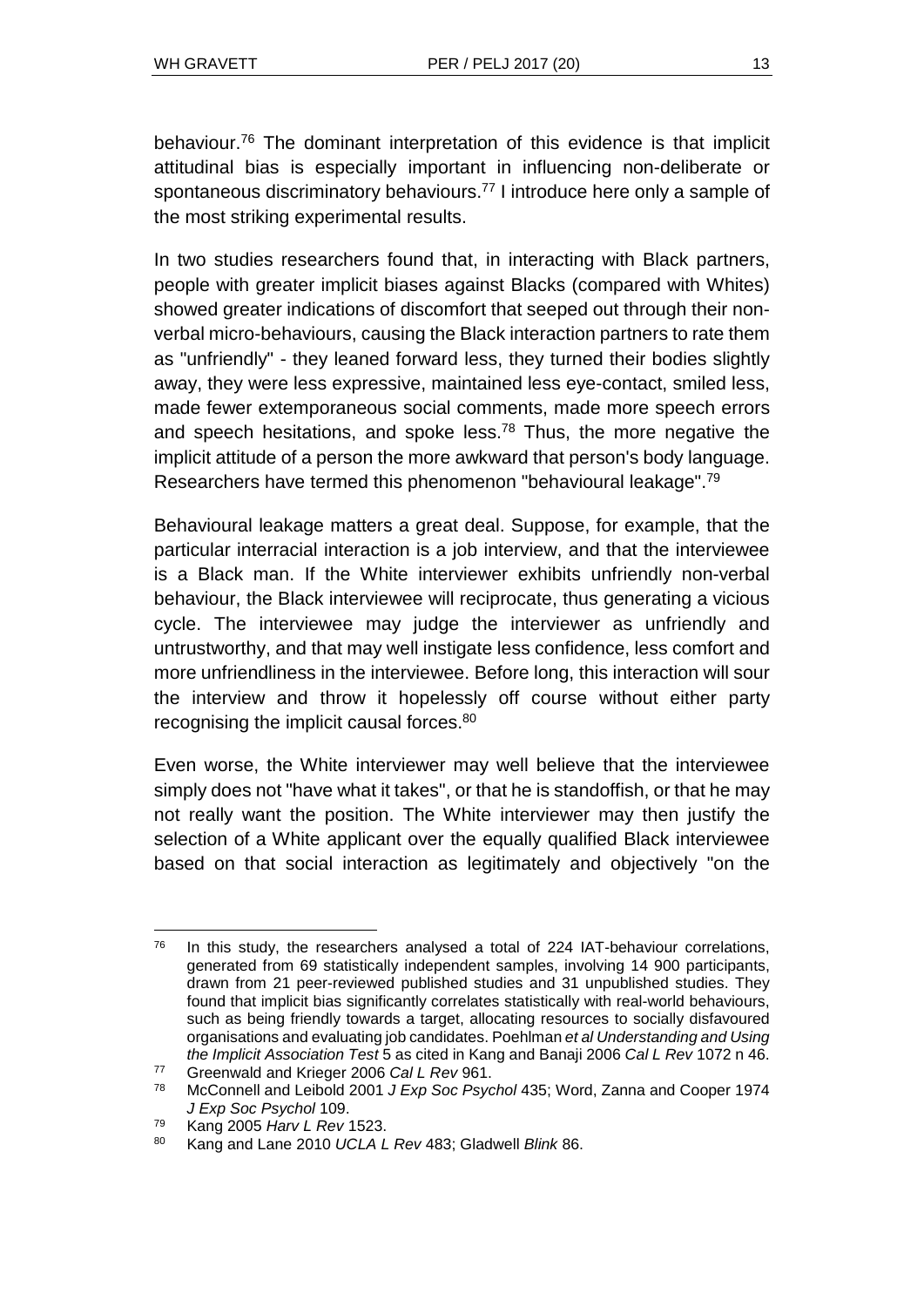merits".<sup>81</sup> Even the most thorough investigation of his conscious motives is unlikely to lead the White interviewer to uncover the subjective implicit racial bias that has influenced his decision.<sup>82</sup>

The conclusion is thus justified that, in the employment context in particular, even these informal differences in treatment may significantly affect employment outcomes. Implicit bias may thus systematically disadvantage Black candidates.<sup>83</sup> On the broader societal level, behavioural leakage influences the quality of our social interactions and may well cumulatively contribute to the building of a hostile intergroup environment.

Field experiments have provided further confirmation of the influence of implicit racial bias under conditions of real-world employment discrimination. Behavioural economists Betrand and Mullainathan<sup>84</sup> responded to more than 1 300 help-wanted advertisements in Boston and Chicago with fictitious résumés that were crafted to be comparably qualified. The sole difference was that half the résumés were randomly assigned African-American-signalling names (e.g. Lakisha or Jamal), while the other half were assigned "White names" (eg Emily or Greg). Interviews beforehand with human resource managers had led the researchers to believe that Black applicants would be more likely to get interview calls, because employers explicitly indicated that they were solicitous of qualified applicants of colour and were aggressively pursuing diversity.<sup>85</sup>

The results, however, were astonishing. The trivial manipulation of the names on the résumés resulted in the résumés bearing "White names" receiving 50% more call-back interviews.<sup>86</sup> In fact, when accounting for the dual influence of racial name and prior employment experience, the researchers found that a "White name" yielded as many call-back interviews as an additional eight years of experience.<sup>87</sup>

<sup>&</sup>lt;sup>81</sup> The interviewer, having not displayed any behavioural leakage towards the White candidate (but in fact engaged in more extemporaneous social comments, more smiling, fewer speech errors and speech hesitations), may perceive the White candidate as "more articulate", "more collegial", "more thoughtful" and "more of a team player".

<sup>82</sup> Lawrence 1987 *Stan L Rev* 343.

<sup>83</sup> Greenwald and Krieger 2006 *Cal L Rev* 962; Jolls and Sunstein 2006 *Cal L Rev* 972.

<sup>84</sup> Bertrand and Mullainathan *Are Emily and Greg More Employable* 2.

<sup>85</sup> Vedantam 2005 http:// [www.washingtonpost.com/we-dyn/articles/A27067-](http://www.washingtonpost.com/we-dyn/articles/A27067-2005Jan21.html) [2005Jan21.html.](http://www.washingtonpost.com/we-dyn/articles/A27067-2005Jan21.html)

<sup>86</sup> Bertrand and Mullainathan *Are Emily and Greg More Employable* 2. For similar results in Sweden between comparable résumés of Swedish job candidates and Arab Muslim job candidates, see Rooth 2010 *Labour Economics* 523.

<sup>87</sup> Bertrand and Mullainathan *Are Emily and Greg More Employable* 2.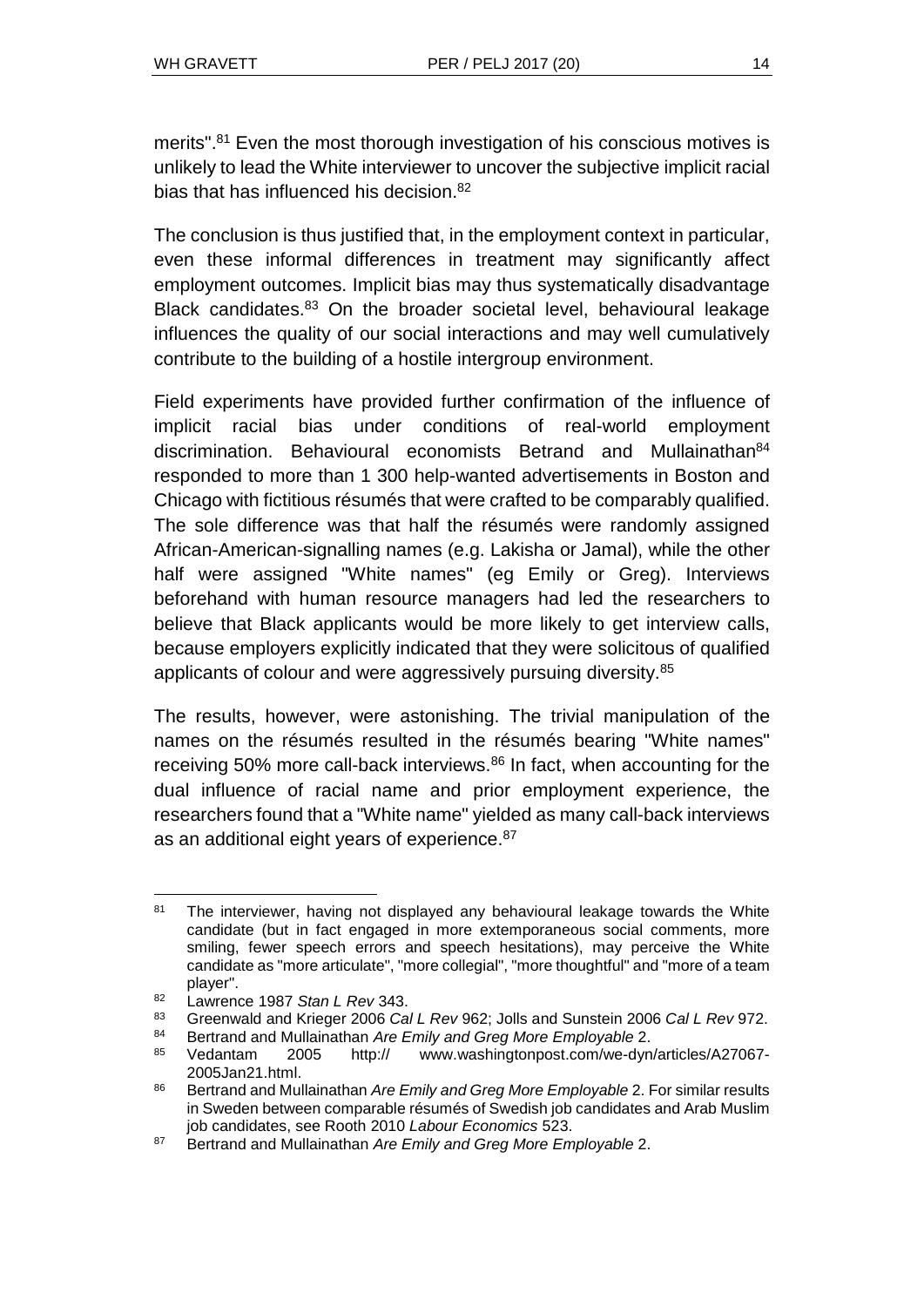To study the potential impact of the quality of the résumés, the researchers submitted both standard and higher-quality résumé pairs to employers. A higher-quality White résumé received a statistically significant 30% higher call-back rate than the standard White résumé. However, a higher quality Black résumé received only a statistically insignificant 9% higher call-back rate than the standard Black résumé.<sup>88</sup>

Significantly, employers who explicitly listed "Equal Opportunity Employer" in their advertisement discriminated just as much as the other employers. $89$ These findings, coupled with very low rates of explicitly endorsed hiring discrimination, strongly suggest that the employment discrimination in this instance was driven by implicit racial bias. In this regard researchers suggest that employers engage in "lexicographic searches". Given the surfeit of résumés passing their desks, human resource managers quickly scan them and many stop reading after seeing a Black name. They never even get to the details. Once the names are mapped to racial categories, a set of negative racial stereotypes and prejudices are automatically activated, thus producing fewer call-back interviews for Black candidates.<sup>90</sup>

Implicit racial bias might also infect critical medical decisions. For years medical researchers in the United States have sought to determine why White patients with symptoms of myocardial infarctions were twice as likely as Black patients with similar symptoms to receive thrombolytic therapy (a relatively low-cost, low-risk, non-invasive and highly effective procedure).<sup>91</sup> This was especially perplexing since Black patients were more likely to be diagnosed with coronary artery disease than White patients.<sup>92</sup> Two hundred and ninety one medical interns in the Boston and Atlanta metropolitan areas were randomly assigned to view, read symptom profiles and make diagnosis and treatment recommendations for a hypothetical patient identified to some of the physicians as a Black man and to others as a White man - who came into the hospital complaining of chest pain. $93$ 

The physicians' self-reported explicit racial attitudes, presumably held with complete sincerity and showing no explicit bias, did not predict racial disparities in their simulated treatment recommendations. However, their degree of implicit bias, as measured by the Race IAT, did. Specifically,

<sup>88</sup> Bertrand and Mullainathan *Are Emily and Greg More Employable* 23.

<sup>89</sup> See Kelly and Roedder 2008 *Philosophy Compass* 23.

<sup>90</sup> Bertrand and Mullainathan *Are Emily and Greg More Employable* 23.

<sup>91</sup> Jost *et al* 2009 *Res Organ Behav* 47.

<sup>92</sup> Kang and Banaji 2006 *Cal L Rev* 1074.

<sup>93</sup> Carpenter 2008 http:/[/www.affirmact.blogspot.co.za/2008/05/buried-prejudice-bigot](http://www.affirmact.blogspot.co.za/2008/05/buried-prejudice-bigot-in-your-brain.html)[in-your-brain.html;](http://www.affirmact.blogspot.co.za/2008/05/buried-prejudice-bigot-in-your-brain.html) Kang and Banaji 2006 *Cal L Rev* 1074.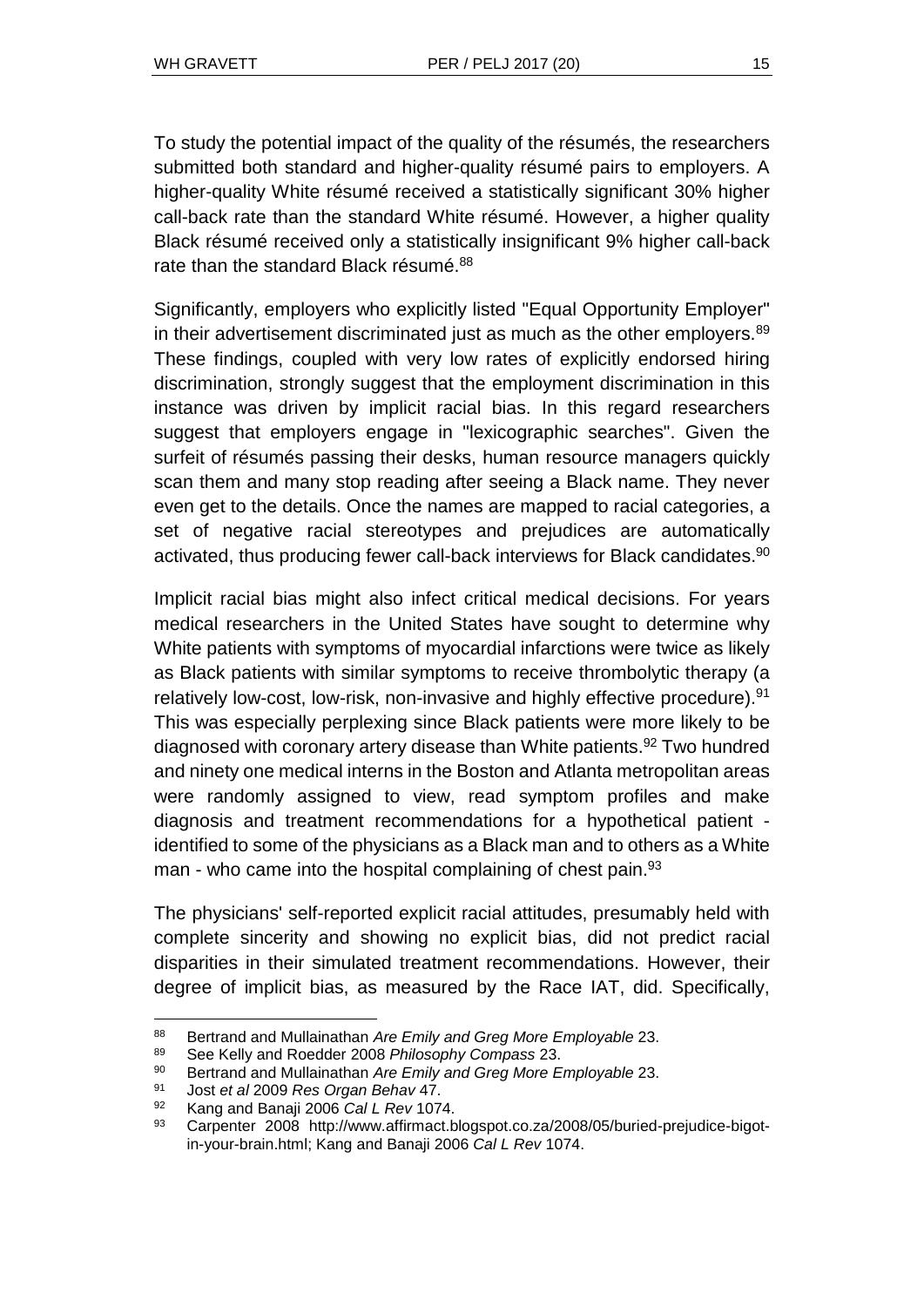greater implicit racial bias predicted (1) decreased likelihood of recommending thrombolytic therapy for Black patients suffering from coronary artery disease; and (2) increased likelihood of recommending the treatment for comparable White patients.<sup>94</sup>

The greater disparity between diagnosis and treatment for Blacks relative to Whites was best accounted for by implicit racial bias that activated a stereotype that Blacks were stubborn and non-compliant and therefore likely to refuse treatment. Thus, even when the participants (physicians) made recommendations in a potentially life-threatening context, and were arguably subject to a strong demand that they be "colour-blind," they still engaged in disparate treatment that correlated with their implicit racial biases.<sup>95</sup>

These findings are disturbing to all of us who believe that we do not let the implicit biases prevalent in our culture influence our individual decisionmaking.

### **3 Why the law should take notice of implicit racial bias**

"There is no immaculate perception," said Nietzche.<sup>96</sup> We human beings perceive information in ways that conform to our stereotypes. As has become clear from the scientific research, we are neither perceptually nor cognitively nor behaviourally colour-blind.<sup>97</sup> Most people - even those who explicitly embrace non-discriminatory norms - may systematically discriminate against people from socially disfavoured racial or ethnic groups.<sup>98</sup>

The very existence of implicit racial bias poses a challenge to legal theory and practice.<sup>99</sup> From the standpoint of a legal system that seeks to forbid differential treatment based upon race or other protected traits, if people are in fact treated differently, and worse, because of their race or other protected trait, then the fundamental principle of anti-discrimination has been violated. It hardly matters that the source of the differential treatment is implicit rather than conscious bias.<sup>100</sup>

<sup>94</sup> Green *et al* 2007 *J Gen Intern Med* 1231.

<sup>95</sup> Kang and Banaji 2006 *Cal L Rev* 1074-1075.

<sup>96</sup> As quoted in Kang 2005 *Harv L Rev* 1491.

<sup>97</sup> Kang *et al* 2012 *UCLA L Rev* 1131.

<sup>98</sup> Rachlinski *et al* 2009 *Notre Dame L Rev* 1197.

<sup>99</sup> Greenwald and Krieger 2006 *Cal L Rev* 951.

<sup>100</sup> Jolls and Sunstein 2006 *Cal L Rev* 976.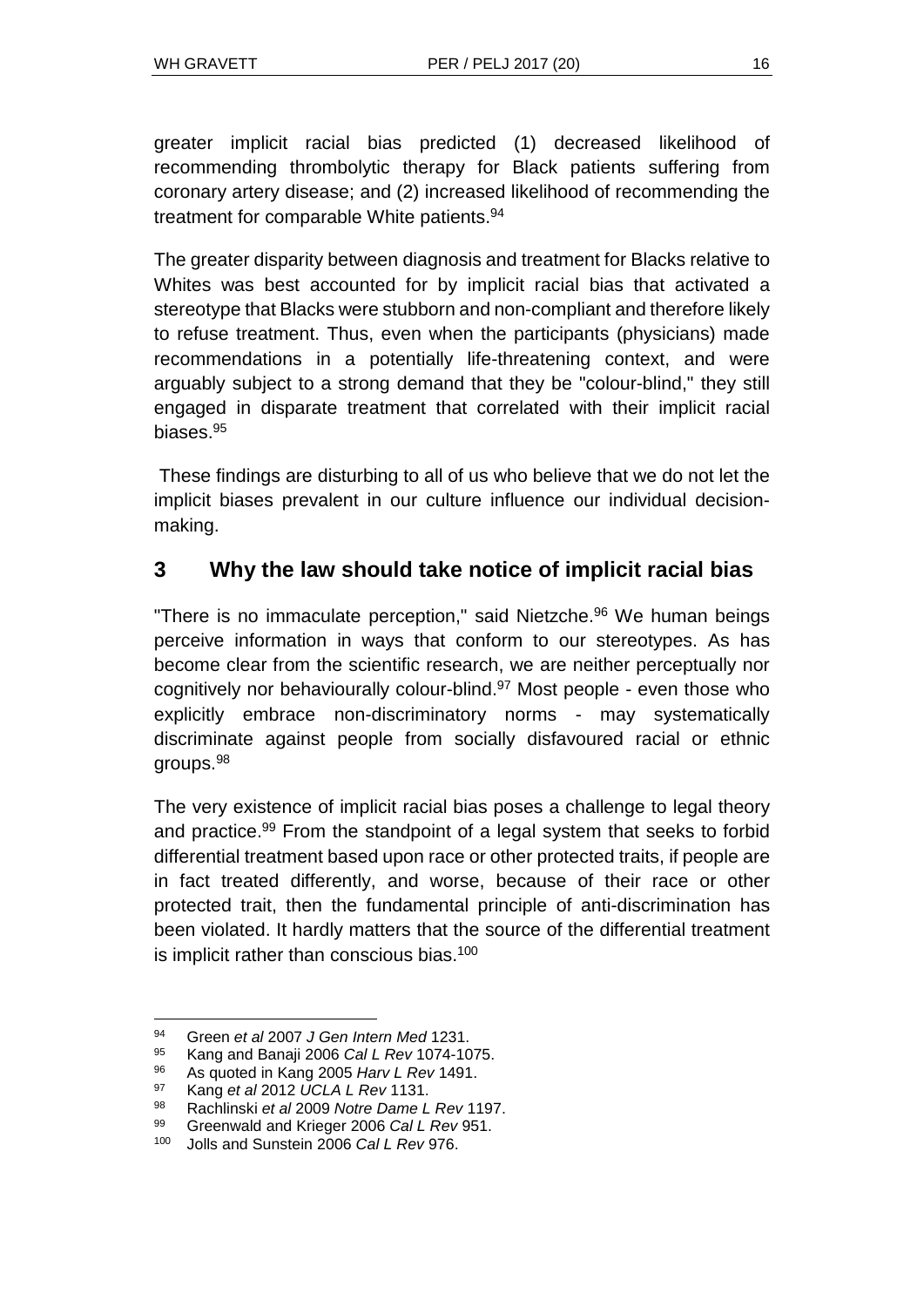This is not to discount the fact that explicit racial bias and structural inequality still thrive in many circles. However, these sources of racial bias alone cannot adequately explain why, after more than 20 years of democracy, people of colour in South Africa continue to fare less well than Whites in competitive spheres such as business and academia, as measured by compensation, positions of authority and advancement.<sup>101</sup> The conclusion is inescapable that the implicit ways in which race alters interpersonal and intergroup interactions are responsible for many of the continuing racial disparities in society.<sup>102</sup>

For two principal reasons it is critically important to seek to understand implicit racial bias in the context of the legal system. Firstly, the law views itself as seeking to achieve just and fair results. Thus, if cognitive science reveals that the law is failing to do so because it is predicated on erroneous models of human behaviour, then lawyers and legal academics should take notice. This is the premise of the "behavioural realism" movement in the United States.<sup>103</sup> The behavioural realist approach seeks to bring to the law the insights of behavioural sciences, and posits that the law can better realise its normative aims if it is based on a more accurate understanding of how individuals actually behave and how social institutions function.<sup>104</sup> Essentially behavioural realists argue that "garbage in" (ie incorrect models of the mind) will produce "garbage out" (ie unfair and inefficient rules and policies). New and better inputs should therefore produce new and better outputs.

Secondly, not only does the science of implicit bias provide a more precise and empirically grounded picture of how race functions in our minds and our societies, but it also provides an alternative lens through which lawyers, lawmakers and legal scholars should view human behaviour.<sup>105</sup> For one thing, this new science can "rattle us out of a complacency enjoyed after the

l <sup>101</sup> See Mahlakoana *Pretoria News* 2.

<sup>102</sup> Rachlinski *et al* 2009 *Notre Dame L Rev* 1197.

<sup>103</sup> For a thorough discussion of "behavioural realism," see Krieger and Fiske 2006 *Cal L Rev* 997-1026. In simplified terms, the methodology of "behavioural realism" forces the law to confront an increasingly accurate description of human decision-making and behaviour as provided by cognitive psychology and neuroscience. It identifies naïve theories of human behaviour latent in the law and legal institutions. It then juxtaposes these theories against the best scientific knowledge available to expose gaps between assumptions embedded in the law and reality described by science. Kang and Banaji 2006 *Cal L Rev* 1065.

<sup>104</sup> Blasi and Jost 2006 *Cal L Rev* 1120.

<sup>105</sup> Kang 2005 *Harv L Rev* 1495; Lane, Kang and Banaji 2007 *Annu Rev Law Soc Sci* 429.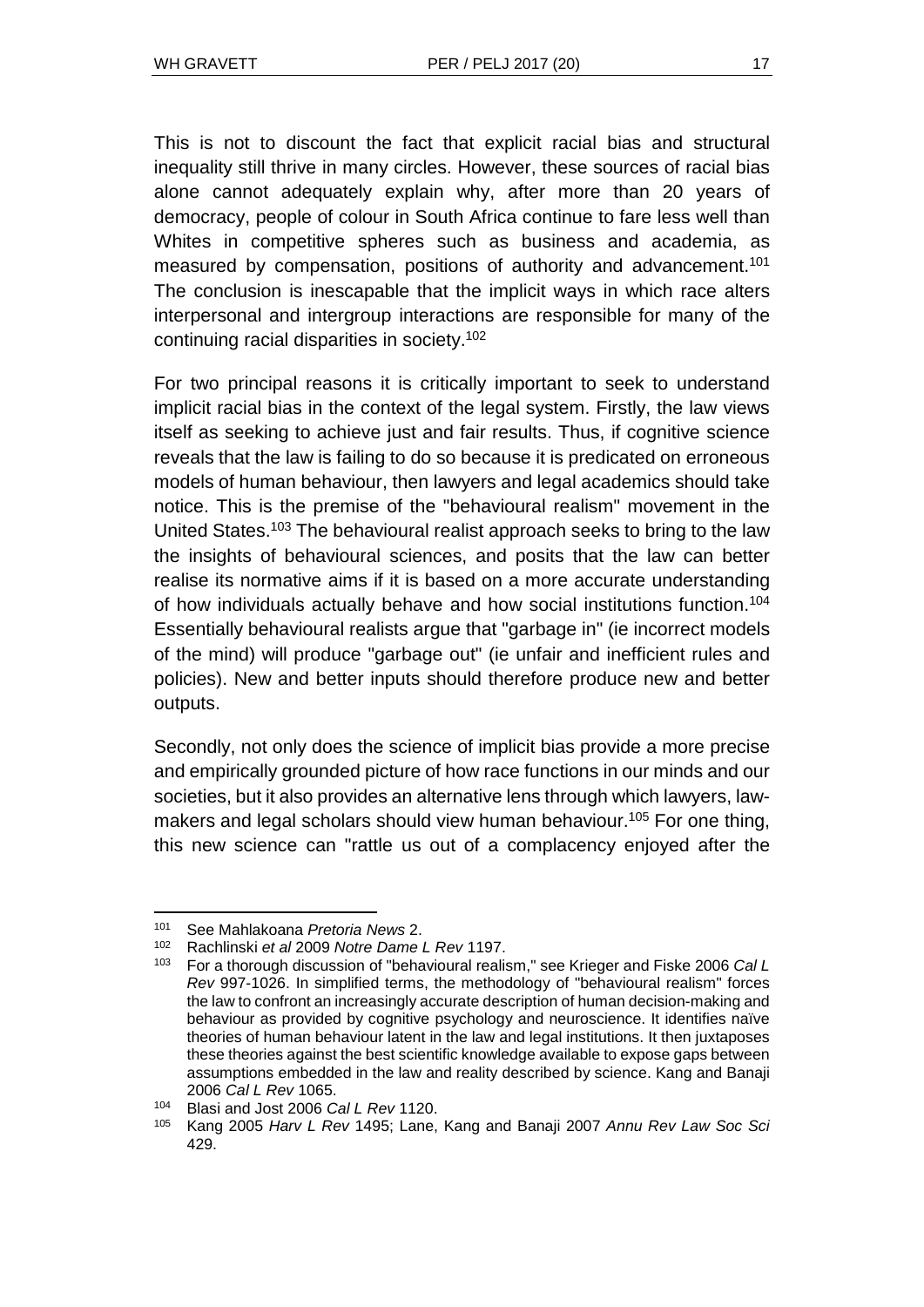demise of *de jure* discrimination"<sup>106</sup> and open new avenues for exploring social inequality.

Currently, both in South Africa and the United States, continued calls for equality are often derogated as whining by those who cannot compete in a modern meritocracy. In this view, we all compete in a meritocratic tournament in which individuals are evaluated based upon performance only. Racial disparities are therefore caused only by objective "merit" across racial groups.<sup>107</sup> Implicit social cognition research disputes this resentful characterisation and forces us to re-examine our individual and collective responsibility for persistent racial inequality.<sup>108</sup>

In this regard, cognisance of implicit racial bias can affect our understanding of established legal doctrine in many ways. For example, the science of implicit social cognition provides a new and different *rationale* for affirmative action policies. Rather than viewing affirmative action as a remedy for historical injustice, research showing that individuals may systematically discriminate against socially disfavoured racial groups even without or counter to intent might play a role in justifying affirmative action as a remedy for present and on-going discrimination.<sup>109</sup>

In addition, implicit social cognition has the potential to influence our understanding of intent in all bodies of law.<sup>110</sup> Research in the United States finding that people hold implicit associations between African Americans and criminal guilt also calls into question the integrity of criminal law's presumption of innocence and evokes larger questions of racial justice.<sup>111</sup>

These examples underscore the critical importance of seeking to understand implicit racial bias in the context of the law. It is true that, even if all explicit and implicit biases were magically erased, life today would still bear the burdens of an unjust yesterday.<sup>112</sup> However, that does not absolve

<sup>106</sup> Kang 2005 *Harv L Rev* 1495.

<sup>107</sup> Kang et al 2010 *JELS* 887, 912.

<sup>108</sup> Kang 2005 *Harv L Rev* 1496.

<sup>109</sup> Kang and Banaji 2006 *Cal L Rev* 1096-1098.

<sup>110</sup> Lane, Kang and Banaji 2007 *Annu Rev Law Soc Sci* 439.

<sup>111</sup> Levinson and his collaborators administered a specially designed IAT, and found that participants displayed a significant association between "Black" and "criminal guilt" compared with "White" and "criminal guilt", confirming their hypothesis that there is an implicit racial bias inherent in the presumption of innocence. Levinson, Cai and Young 2010 *OSJCL* 3.

<sup>112</sup> Kang *Implicit Bias* 6.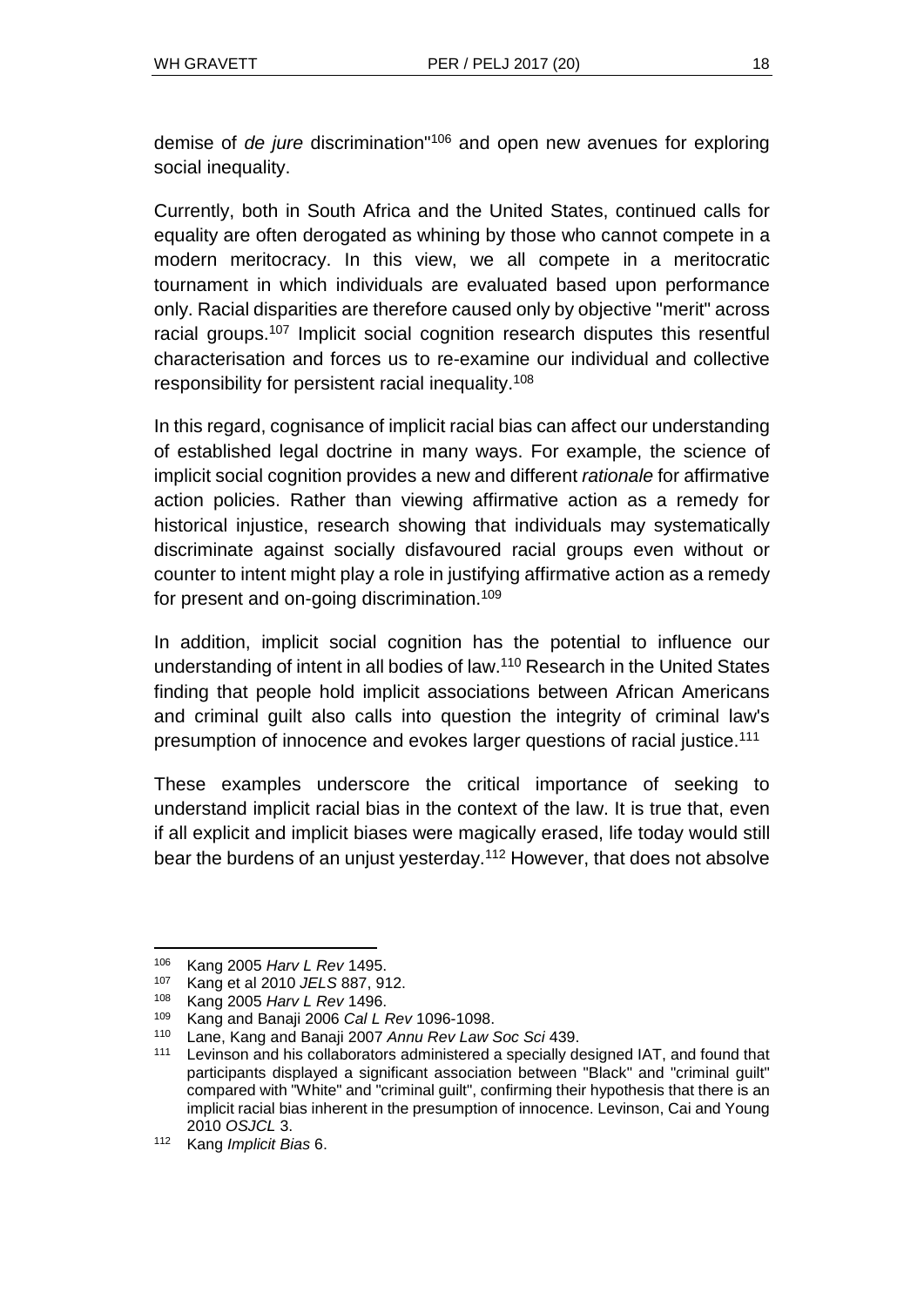us, as faithful stewards of the judicial system, to seek to strive to take *all* forms of racial bias - including implicit racial bias - seriously.

### **4. Conclusion**

The empirical evidence is overwhelming that implicit racial bias in society is systematic, robust and pervasive. This bias is insidious, because it occurs without conscious intention and outside of our awareness. More than merely being interesting on a socially scientific level, implicit racial bias affects our decisions, choices and behaviour in the real world in fundamental ways, such as in a cross-racial employment interview setting as but one example.

In the context of the legal system in particular, it is critically important to understand implicit racial bias. Firstly, the law views itself as seeking to achieve just and fair results. Thus, if cognitive science reveals that the law is failing to do so because it is predicated on erroneous models of human behaviour, then lawyers and legal academics should take notice. Secondly, not only does the science of implicit bias provide a more precise and empirically grounded picture of how race functions in our minds and our societies, but it also provides an alternative lens through which lawyers, lawmakers and legal scholars should view human behaviour.

Cognisance of implicit racial bias can affect our understanding of established legal doctrine in many ways. For example, the science of implicit social cognition provides a new and different *rationale* for affirmative action policies, and has the potential to influence our understanding of intent in all bodies of law, both public and private.

In the second part of the contribution, I continue the discussion of the relevance to the law of this body of research, with specific focus on implicit bias leading up to and in the courtroom. In this regard I give an empirical account of how implicit bias may potentially influence the criminal litigation trajectory. Next, I illustrate why this mostly United States research is relevant to South Africa. Then I consider some legal-normative issues surrounding implicit bias. I conclude by addressing the question of the appropriate response of the law and legal role players to the problem of implicit racial bias.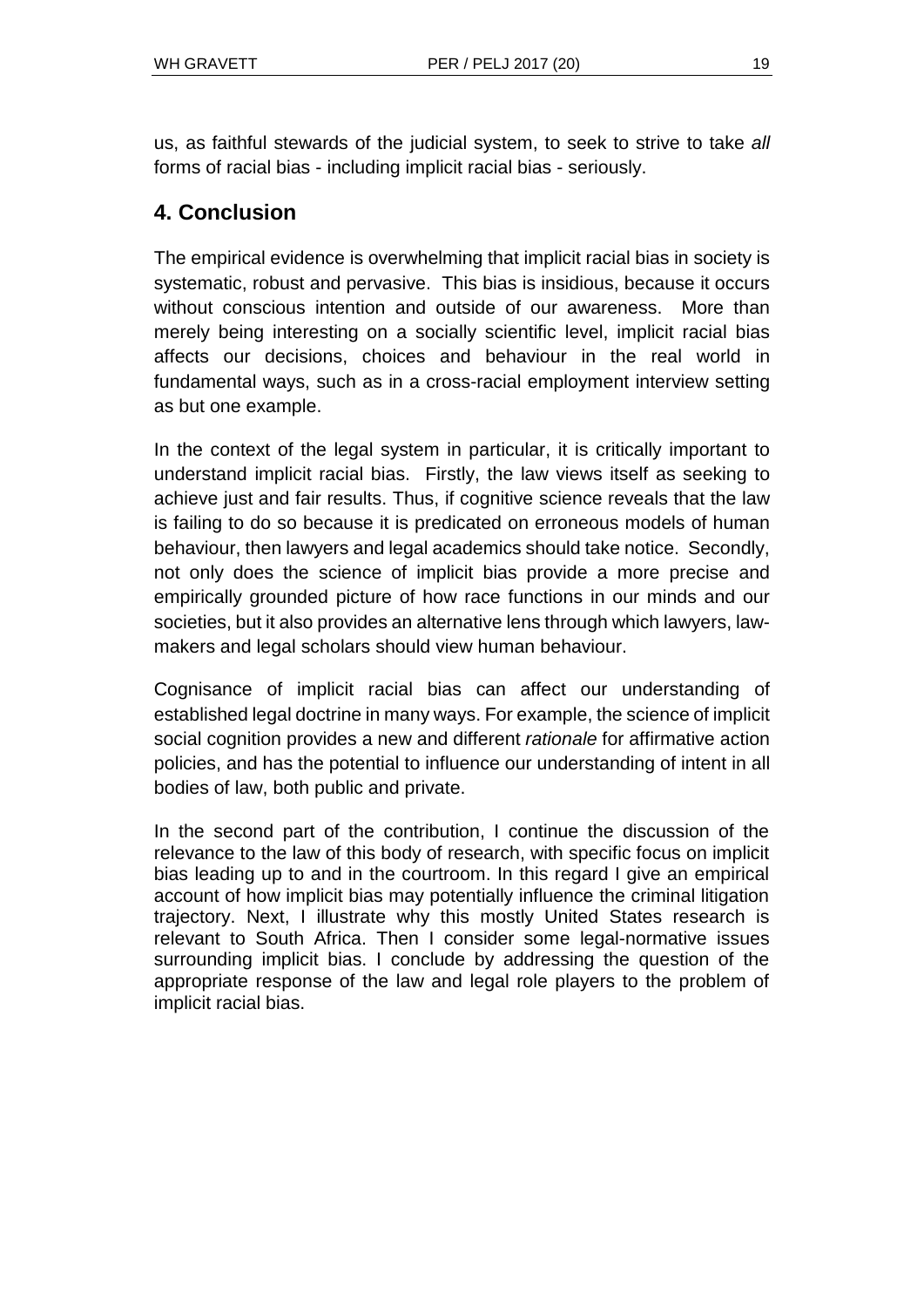## **Bibliography**

#### **Literature**

Banks, Eberhardt and Ross 2006 *Cal L Rev* Banks RR, Eberhardt JL and Ross L "Discrimination and Implicit Bias in a Racially Unequal Society" 2006 *Cal L Rev* 1169-1190

Bertrand and Mullainathan *Are Emily and Greg More Employable* Bertrand M and Mullainathan S *Are Emily and Greg More Employable than Lakisha and Jamal? A Field Experiment on Labor Market Discrimination* (National Bureau of Economic Research Cambridge MA 2003)

Blasi 2001 *UCLA L Rev* Blasi G "Advocacy against the Stereotype: Lessons from Cognitive Social Psychology" 2001 *UCLA L Rev* 1241-1281

Blasi and Jost 2006 *Cal L Rev* Blasi G and Jost JT "System Justification Theory and Research: Implications for Law, Legal Advocacy, and Social Justice" 2006 *Cal L Rev*  1119-1168

Casey, Burke and Leben *Minding the Court* Casey PM, Burke K and Leben S *Minding the Court: Enhancing the Decision-Making Process* (State Justice Institute and National Center for

State Courts Williamsburg 2012)

Dasgupta 2004 *Soc Justice Res*

Dasgupta N "Implicit Ingroup Favoritism, Outgroup Favoritism, and their Behavioral Manifestations" 2004 *Soc Justice Res* 143-169

Devine 1989 *J Pers Soc Psychol* Devine PG "Stereotypes and Prejudice: Their Automatic and Controlled Components" 1989 *J Pers Soc Psychol* 5-18

Ehrlich *Social Psychology of Prejudice*

Ehrlich HJ *Social Psychology of Prejudice: A Systematic Theoretical Review and Propositional Inventory of the American Social Psychological Study of Prejudice* (Wiley New York 1973)

Gladwell *Blink*

Gladwell M *Blink: The Power of Thinking without Thinking* (Penguin New York 2006)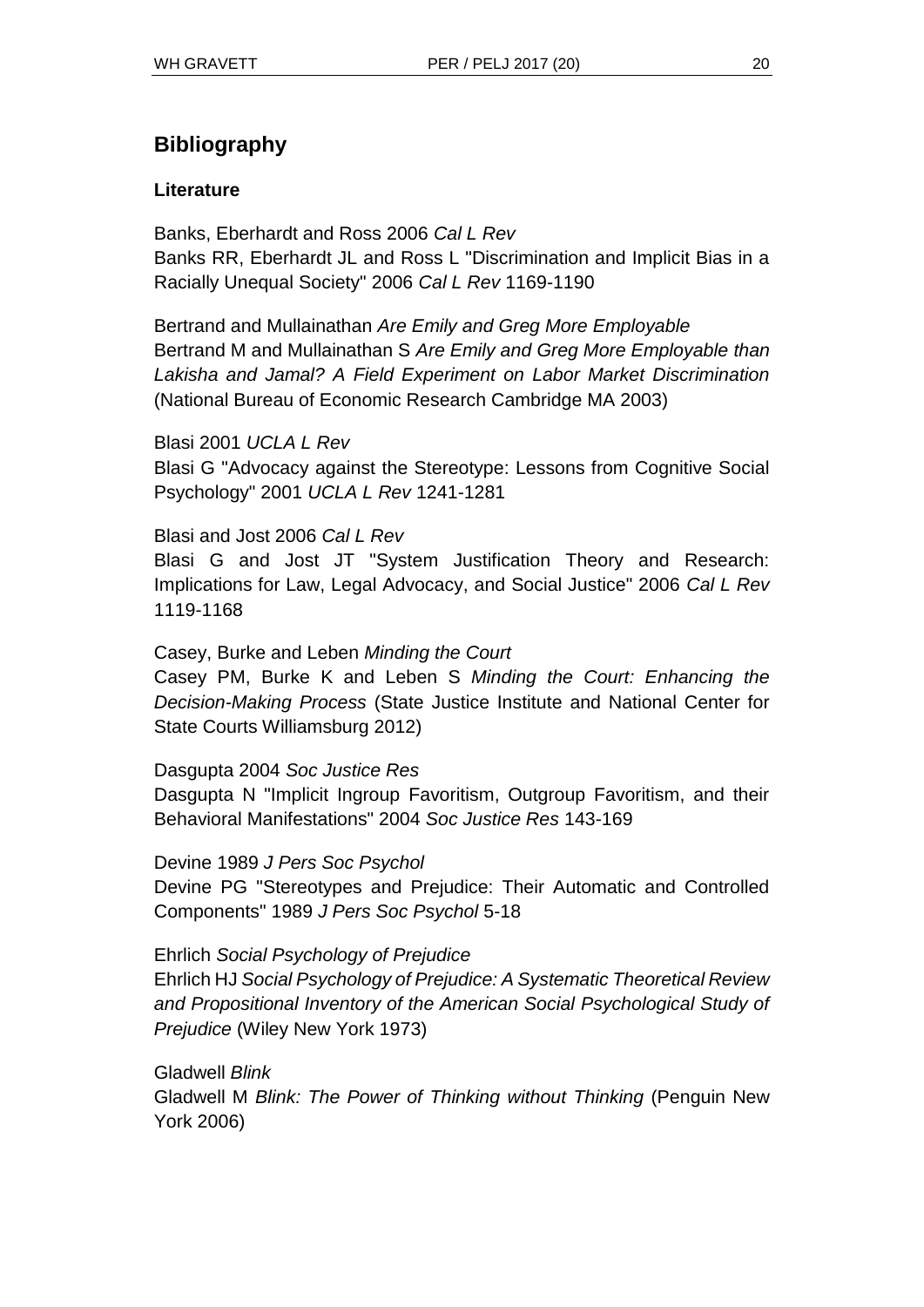#### Gravett 2017 *SALJ*

Gravett WH "The Myth of Rationality: Cognitive Biases and Heuristics in Judicial Decision-Making" 2017 *SALJ* 53-79

#### Green *et al* 2007 *J Gen Intern Med*

Green AR *et al* "Implicit Bias among Physicians and its Prediction of Thrombolysis Decisions for Black and White Patients" 2007 *J Gen Intern Med* 1231-1238

#### Greenwald and Krieger 2006 *Cal L Rev*

Greenwald AG and Krieger LH "Implicit Bias: Scientific Foundations" 2006 *Cal L Rev* 945-967

Irwin and Real 2010 *McGeorge L Rev* Irwin JF and Real DL "Unconscious Influences on Judicial Decision-Making: The Illusion of Objectivity" 2010 *McGeorge L Rev* 1-20

Jolls and Sunstein 2006 *Cal L Rev* Jolls C and Sunstein CR "The Law of Implicit Bias" 2006 *Cal L Rev* 969-996

#### Jost *et al* 2009 *Res Organ Behav*

Jost JT *et al* "The Existence of Implicit Bias is Beyond Reasonable Doubt: A Refutation of Ideological and Methodological Objections and Executive Summary of Ten Studies that No Manager Should Ignore" 2009 *Res Organ Behav* 39-69

Kang 2005 *Harv L Rev* Kang J "Trojan Horses of Race" 2005 *Harv L Rev*1489-1593

Kang *Implicit Bias* Kang J *Implicit Bias: A Primer for Courts* (National Center for State Courts Williamsburg 2009)

Kang and Banaji 2006 *Cal L Rev* Kang J and Banaji MR "Fair Measures: A Behavioral Realist Revision of 'Affirmative Action'" 2006 *Cal L Rev* 1063-1118

Kang and Lane 2010 *UCLA L Rev* Kang J and Lane K "Seeing Through Colorblindness: Implicit Bias and the Law" 2010 *UCLA L Rev* 465-520

Kang *et al* 2010 *JELS* Kang J *et al* "Are Ideal Litigators White? Measuring the Myth of Colorblindness" 2010 *JELS* 886-915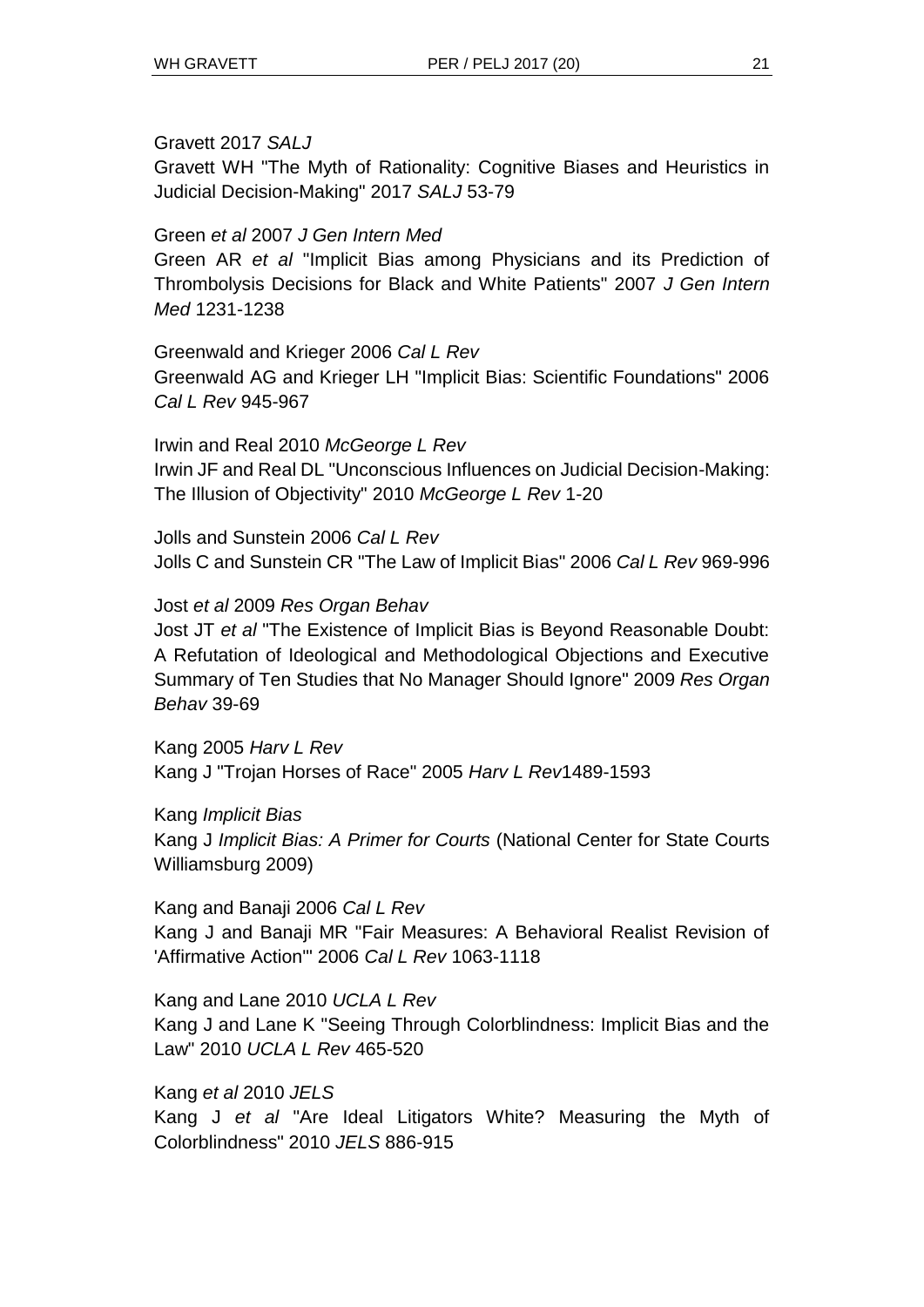Kang *et al* 2012 *UCLA L Rev* Kang J *et al* "Implicit Bias in the Courtroom" 2012 *UCLA L Rev* 1124-1186

Kelly and Roedder 2008 *Philosophy Compass* Kelly D and Roedder E "Racial Cognition and the Ethics of Implicit Bias" 2008 *Philosophy Compass* 522-540

Krieger and Fiske 2006 *Cal L Rev* Krieger LH and Fiske ST "Behavioral Realism in Employment Discrimination Law: Implicit Bias and Disparate Treatment" 2006 *Cal L Rev* 997-1062

Lane, Kang and Banaji 2007 *Annu Rev Law Soc Sci* Lane KA, Kang J and Banaji MR "Implicit Social Cognition and Law" 2007 *Annu Rev Law Soc Sci* 427-451

Lawrence 1987 *Stan L Rev* Lawrence CR "The Id, the Ego, and Equal Protection: Reckoning with Unconscious Racism" 1987 *Stan L Rev* 317-388

Lee 2008 *UC Davis L Rev* Lee C "The Gay Panic Defense" 2008 *UC Davis L Rev* 536-549

Levinson 2007 *Duke LJ* Levinson JD "Forgotten Racial Equality: Implicit Bias, Decisionmaking, and Misremembering" 2007 *Duke LJ* 345-424

Levinson 2012 *Akron L Rev* Levinson JD "SuperBias: The Collision of Behavioral Economics and Implicit Social Cognition " 2012 *Akron L Rev* 1-54

Levinson, Cai and Young 2010 *OSJCL* Levinson JD, Cai H and Young D "Guilty by Implicit Racial Bias: The Guilty/Not Guilty Implicit Association Test" 2010 *OSJCL* 1-21

Levinson and Young 2010 *Duke J Gender L & Pol'y* Levinson JD and Young D "Implicit Gender Bias in the Legal Profession: An Empirical Study" 2010 *Duke J Gender L & Pol'y* 1-44

Levinson and Young 2010 *W Va L Rev* Levinson JD and Young D "Different Shades of Bias: Skin Tone, Implicit Racial Bias, and Judgments of Ambiguous Evidence" 2010 *W Va L Rev*  307-350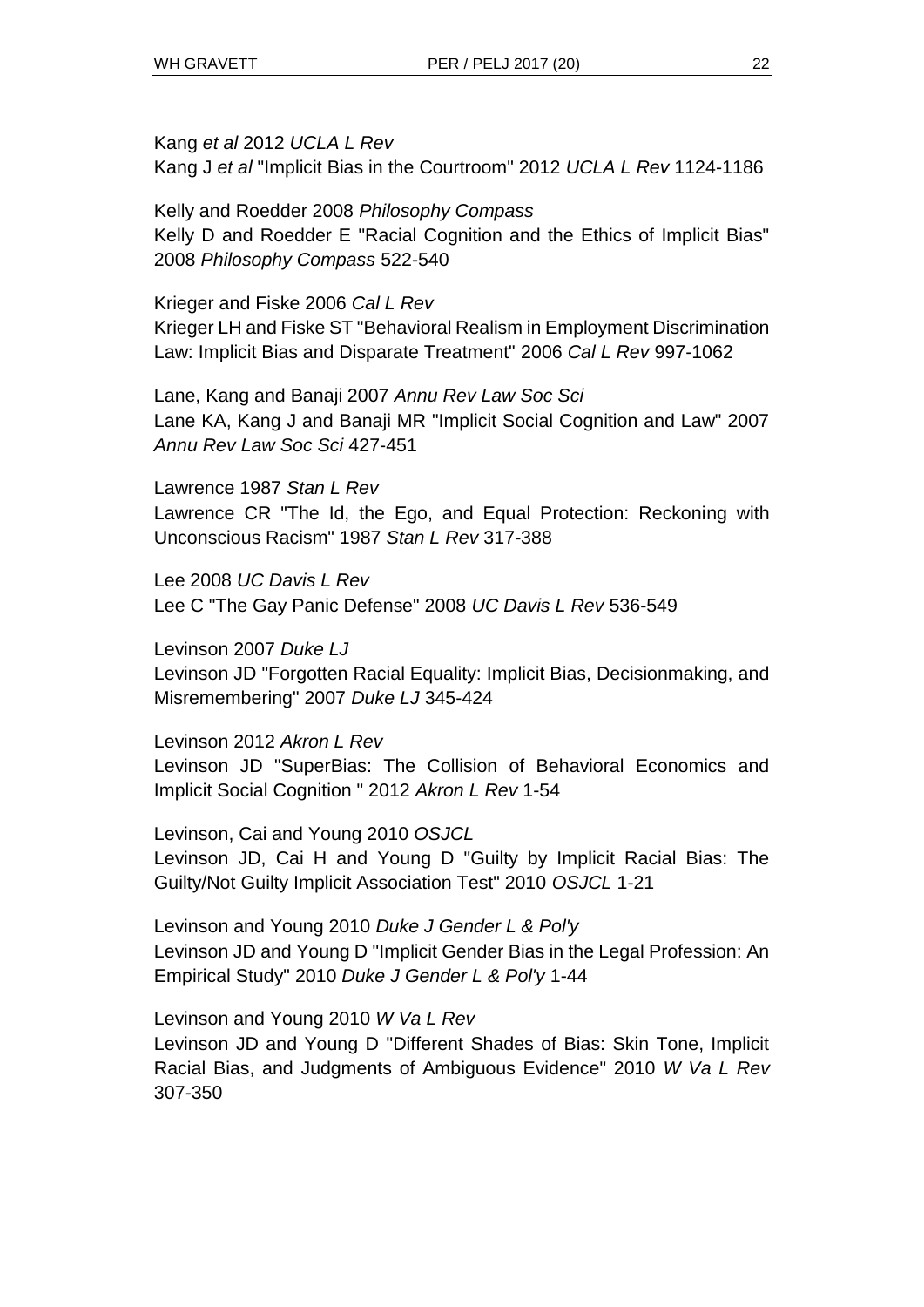#### Lieberman *et al* 2005 *Nature Neuroscience*

Lieberman MD *et al* "An fMRI Investigation of Race-Related Amygdala Activity in African-American and Caucasian-American Individuals" 2005 *Nature Neuroscience* 720-722

#### Mahlakoana *Pretoria News*

Mahlakoana T "Women, Blacks Still Lag at Work" *Pretoria News* (26 April 2016) 2

McConnell and Leibold 2011 *J Exp Soc Psychol*

McConnell AR and Leibold JM "Relations among the Implicit Association Test, Discriminatory Behavior, and Explicit Measures of Racial Attitudes" 2011 *J Exp Soc Psychol* 435-442

#### Olson *et al* "Implicit Intergroup Attitudes"

Olson KR *et al* "Implicit Intergroup Attitudes in South Africa" Poster presented at the *9th Annual Meeting of the Society for Personality and Social Psychology* (2008 Albuquerque)

#### Phelps *et al* 2000 *J Cognitive Neurosci*

Phelps EA *et al* "Performance on Indirect Measures of Race Evaluation Predicts Amygdala Activation" 2000 *J Cognitive Neurosci* 729-738

Poehlman *et al Understanding and Using the Implicit Association Test* Poehlman TA *et al Understanding and Using the Implicit Association Test: Meta-analysis of Predictive Validity* (unpublished paper) (2004)

Rachlinski *et al* 2009 *Notre Dame L Rev*

Rachlinski *et al* "Does Unconscious Bias Affect Trial Judges?" 2009 *Notre Dame L Rev* 1195-1246

#### Rooth 2010 *Labour Economics*

Rooth D-O "Automatic Associations and Discrimination in Hiring: Real World Evidence" 2010 *Labour Economics* 523-534

#### Rudman 2004 *Curr Dir Psychol Sci*

Rudman LA "Sources of Implicit Attitudes" 2004 *Curr Dir Psychol Sci* 79-82

Rudman and Lee 2002 *Group Process Intergr Relat*

Rudman LA and Lee MR "Implicit and Explicit Consequences of Exposure to Violent and Misogynous Rap Music" 2002 *Group Process Intergr Relat*  133-150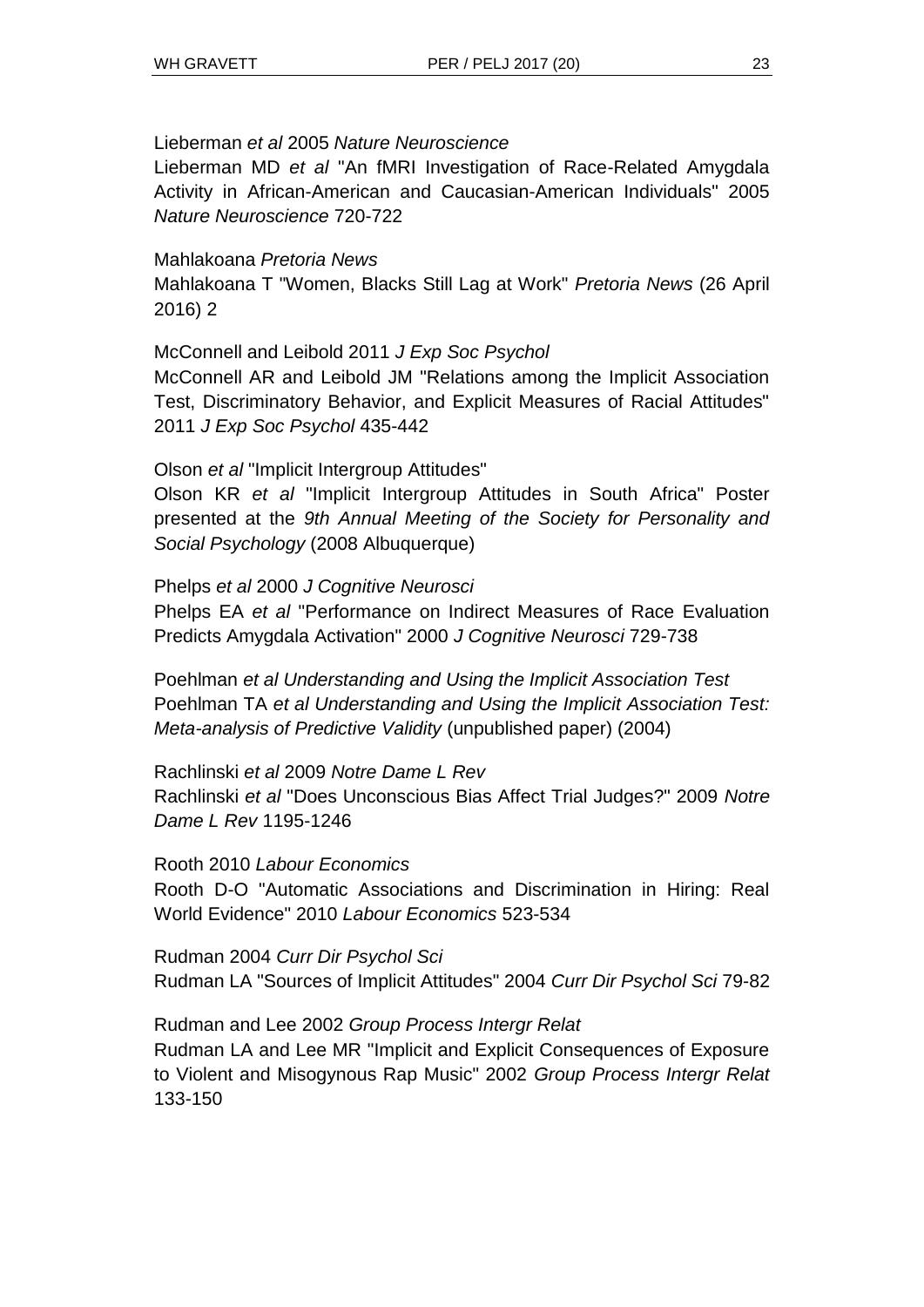Smith and Levinson 2011 *Seattle U L Rev*

Smith RJ and Levinson JD "The Impact of Implicit Racial Bias on the Exercise of Prosecutorial Discretion" 2011 *Seattle U L Rev* 795-826

Wheeler and Fiske 2005 *Psychol Sci* Wheeler ME and Fiske ST "Controlling Racial Prejudice" 2005 *Psychol Sci*  56-63

Word, Zanna and Cooper 1974 *J Exp Soc Psychol* Word CO, Zanna MP and Cooper J "The Nonverbal Mediation of Self-Fulfilling Prophecies in Interracial Interaction" 1974 *J Exp Soc Psychol* 109- 120

### **Internet sources**

Carpenter 2008 http://www.affirmact.blogspot.co.za/2008/05/buriedprejudice-bigot-in-your-brain.html

Carpenter S 2008 *Buried Prejudice: The Bigot in Your Brain* http://www.affirmact.blogspot.co.za/2008/05/buried-prejudice-bigot-inyour-brain.html accessed 25 May 2016

Project Implicit Date Unknown https://www.projectimplicit.net/index.html Project Implicit Date Unknown *Home Page* https://www.projectimplicit.net/index.html accessed 25 May 2016

Tolsi 2016 [http://mg.co.za/article/2016-02-25-Justice-comes-](http://mg.co.za/article/2016-02-25-Justice-comes)with-complexbaggage

Tolsi N "Justice Comes with Complex Baggage" *Mail & Guardian* (25 February 2016) http://mg.co.za/article/2016-02-25-Justice-comes-withcomplex-baggage accessed 2 May 2016

Vedantam 2005 http:/[/www.washingtonpost.com/we-dyn/articles/A27067-](http://www.washingtonpost.com/we-dyn/articles/A27067-2005Jan21.html) [2005Jan21.html](http://www.washingtonpost.com/we-dyn/articles/A27067-2005Jan21.html)

Vedantam S "See No Bias" *Washington Post* (23 January 2005) <http://www.washingtonpost.com/we-dyn/articles/A27067-2005Jan21.html> accessed 2 May 2016

## **List of Abbreviations**

| Akron L Rev                 | <b>Akron Law Review</b>                            |
|-----------------------------|----------------------------------------------------|
| Annu Rev Law Soc Sci        | Annual Review of Law and Social Science            |
| Cal L Rev                   | <b>California Law Review</b>                       |
| <b>Curr Dir Psychol Sci</b> | <b>Current Directions in Psychological Science</b> |